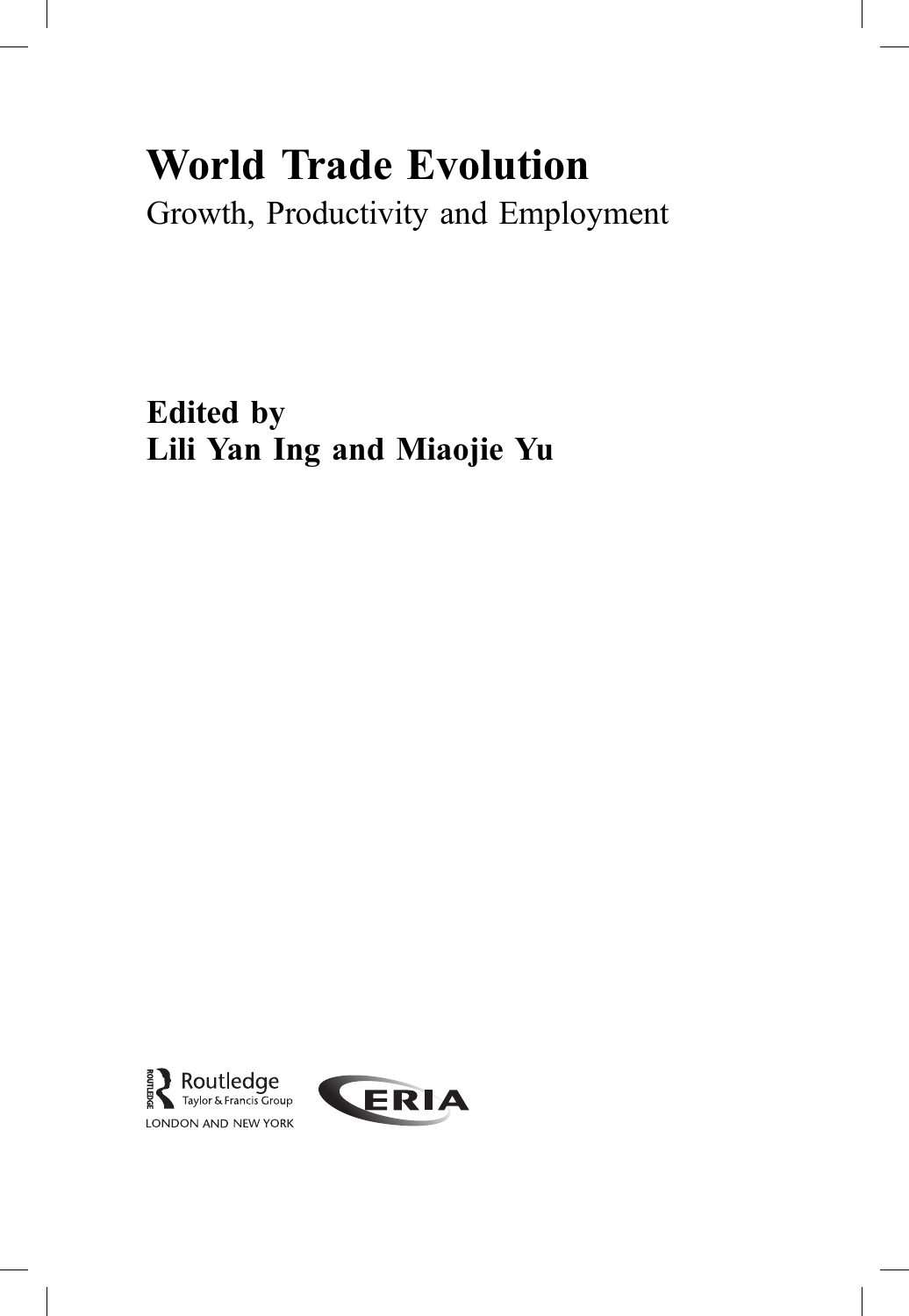# 9 Exporting and organizational change

Lorenzo Caliendo, Ferdinando Monte and Esteban Rossi-Hansberg

#### 1. Introduction

Exporting affects the organization of production. In order to produce at the scale needed to access export markets, firms need to hire teams of workers with a different set of skills, pay them different wages and give them different roles within the organization. In this chapter we explore how a firm's organization reacts to new or improved export opportunities. Guided by the theory of knowledgebased hierarchies, $<sup>1</sup>$  we understand organization as the characteristics and roles</sup> played by the workers within a firm. Hence, we explore how the number of management layers, as well as the number of workers and wages in each of these layers, change when the firm starts exporting or expands its presence in foreign markets. Our goal is to document these relationships and attempt to rationalize them using available theories. Given that these reorganizations have important implications for the size, hiring practices and productivity of exporting firms, the findings are relevant to understand the overall effects of trade liberalizations, as demonstrated by Caliendo and Rossi-Hansberg (2012, from now on CRH).

We follow the work in Caliendo, Monte and Rossi-Hansberg (2015, from now on CMRH) that uses matched employer-employee data to document empirically how firms change their organization when they grow. The paper identifies four hierarchical layers of the firm using a French classification of occupations (PCS) based on an occupation's hierarchical position in the firm. That paper shows that firms actively manage their organizational structure. When they grow substantially, they reorganize by adding a layer of management,<sup>2</sup> lowering average wages in all preexisting layers of the firm (including the layer of workers), and hiring more employees in all of these layers. In contrast, when they grow little, they tend not to reorganize, and so they grow by adding workers in preexisting layers and increasing average wages. This behavior can be rationalized using the theory of knowledge-based hierarchies. Firms that grow substantially want to economize on costly knowledge by concentrating it into a few managers and lowering the knowledge of workers that do more routine tasks. Hence they add a management layer and lower skill, and consequently average wages, in preexisting layers. Firms that grow little do not find this change profitable since it requires a more costly management structure, so they prefer to grow by hiring more and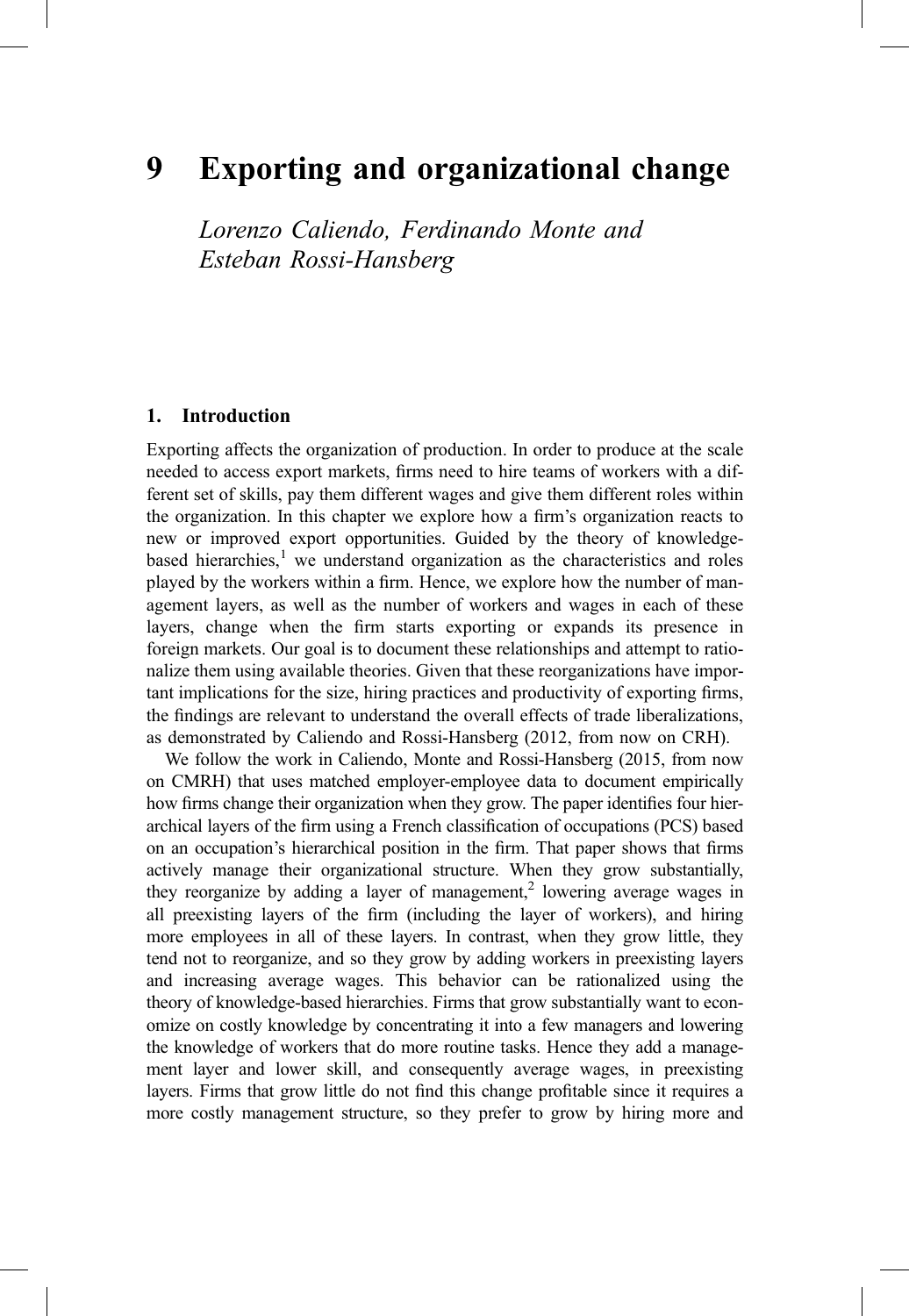better workers and managers in preexisting layers that require less managerial help. In follow up work, using Portuguese data, Caliendo, Mion, Opromolla and Rossi-Hansberg (2015) confirm these findings for an additional country, but more importantly, show that they are associated with changes in quantity-based measures of productivity of the firm. So, reorganizations that add layers also increase the ability of the firm to transform inputs into physical units of output.

None of our work so far, however, has studied empirically the relationship between organization and exporting. This is our aim in this chapter using the same French dataset that we used in CMRH. This data set covers the vast majority of French manufacturing firms during the period  $2002-2007$ .<sup>3</sup> We start by exploring the organization of exporters relative to non-exporters. Exporters are larger, employ more hours of labor, pay higher wages, and have more layers. Firms with more layers are much more likely to be exporters. For example, among firms with three layers of management (the highest number of layers given that they also have a layer of workers), 90.2 per cent of the value added is generated by firms that also export. All of these facts are consistent with the standard finding in the literature that exporters are larger and are also consistent with CRH where larger firms have weakly more layers. Hence, it is perhaps more interesting to turn our attention to new exporters.

We find that new exporters are more likely to add layers than non-exporters (and symmetrically firms that exit exporting are more likely to drop layers). In addition, new exporters that add layers decrease average wages in existing layers while exporters that do not add layers increase them. The well-known finding (Bernard and Jensen 1995, 1997, and Verhoogen 2008) that firms that become exporters pay higher wages is the result of a composition effect. In fact, the firms that expand significantly as a result of exporting, namely, the ones that add layers, reduce average wages. Furthermore, they do so at all preexisting layers. In contrast, new exporters that do not change layers barely expand but do increase wages. Since there are more new exporters that do not change layers than there are exporters that do change layers, the average effect on wages is positive but small. The result is relevant for the conceptualization of new exporters. The notion that new exporters expand and increase the wages of their employees either because they upgrade their technology (and so the marginal product of labor is higher) or because profits are higher and they share them with workers (via a wage sharing or bargaining mechanism) is at odds with our data.<sup>4</sup> The data are consistent with a view in which new exporters that expand significantly change their organizational design and economize on knowledge by employing less knowledgeable employees who are paid less.

The findings above do not document the causal effect of exporting on organization, but rather the fact that exporting and organizational change are related in the data. To try to measure the causal effect of exporting on organization, we exploit pre-sample variation in the destination composition of a firm's exports, in conjunction with real exchange rate variation across countries, to build an instrument for exports. Similar instruments were used by Bertrand (2004), Brambilla, Lederman, and Porto (2012), Revenga (1992) and Verhoogen, (2008). We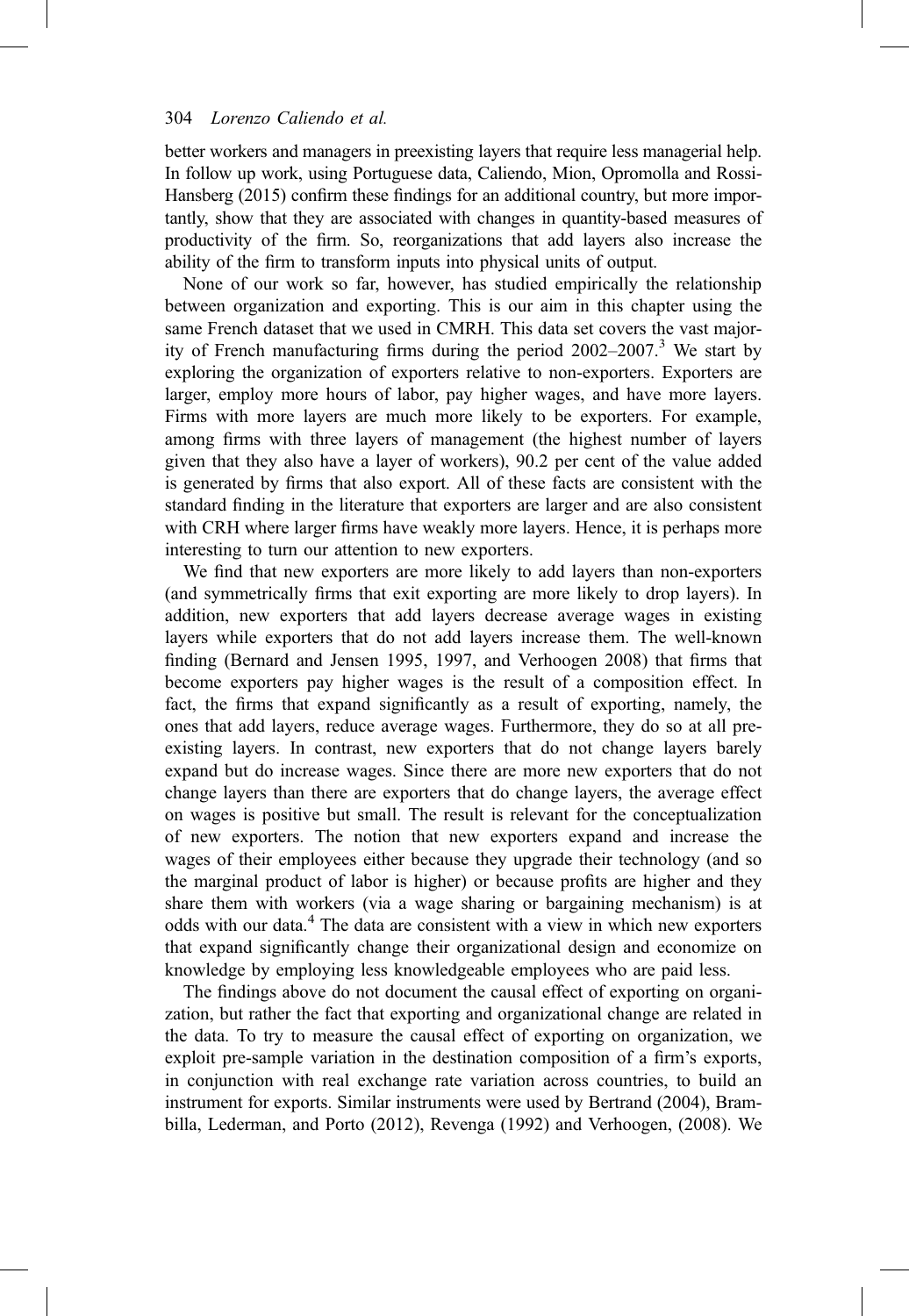#### 305 Exporting and organizational change 305

then use this instrument to evaluate if the probability of adding layers is causally related to increases in exports. We find that the first stage is somewhat noisy and weak across the subsamples of firms with different numbers of layers, but the second stage shows that for firms with one, two or three layers exporting does increase the probability of adding layers significantly. The result is not significant for firms with four layers, perhaps due to the fact that our identification of layers in the data allows for a maximum of only four layers so those firms can only reduce the number of layers. Perhaps more interesting is that, using this instrument, the causal effect of increases in the number of layers due to better access to foreign markets is to reduce wages in preexisting layers and to increase the number of employees in all of them. This holds for all layers in firms with any number of layers. More work is needed to establish this causality definitively, and we discuss several other papers that have tried to do so with other samples of firms and countries in Section 5, but this evidence is, we believe, encouraging.

The rest of the chapter is organized as follows. Section 2 reproduces some of the theory in CRH to clarify the logic behind the relationships that we look for in the data. Section 3 presents the empirical description of the relationship between organization and exporting. Section 4 presents our causal results and Section 5 reviews the related literature using occupations to understand the organization of the firm and its relationship to foreign markets in a variety of countries. Section 6 concludes.

### 2. Exports and reorganization: theoretical implications

In this section we discuss briefly the framework in CRH. Given that the purpose of the current chapter is to describe and understand the data, we present the theory in its simplest form and do not discuss all the details fully. The interested reader is directed to CRH for the more technical discussions and all proofs of the results.

We consider an economy with  $N$  identical agents. Agents acquire knowledge in order to solve the problems they encounter during production. Agents that acquire more knowledge command higher wages according to a function  $w(z)$  with  $\partial w(z)/\partial z > 0.5$ 

Firms are started and organized by a CEO. She pays a fixed entry cost  $f^E$  in units of labor to design her product. After doing so, she obtains a demand draw α from a known distribution  $G(α)$ . The draw α determines the level of demand of the firm. If the entrepreneur decides to produce, she pays a fixed cost  $f$  in units of labor. Production requires labor and knowledge. Agents employed in a firm act as production workers (layer  $\ell = 0$ ) or managers (layers  $\ell \geq 1$ ). We denote by  $n_L^{\ell}$ ,  $z_L^{\ell}$ , and  $w_L^{\ell}$ , the number, knowledge, and total wage<br>of employees at layer  $\ell = 0, 1, 2, \ldots$  of an organization with L layers of manageof employees at layer  $\ell = 0, 1, 2...$  of an organization with L layers of management (or  $L + 1$  layers of employees, given that we call the layer of workers layer zero). Workers use their unit of time to generate a production possibility that can yield one unit of output. For output to be realized, the worker needs to solve a problem drawn from a distribution  $F(z)$  with  $F''(z) < 0$ . Workers learn how to solve the most frequent problems, the ones in the interval  $[0, z<sub>L</sub><sup>0</sup>]$ . If the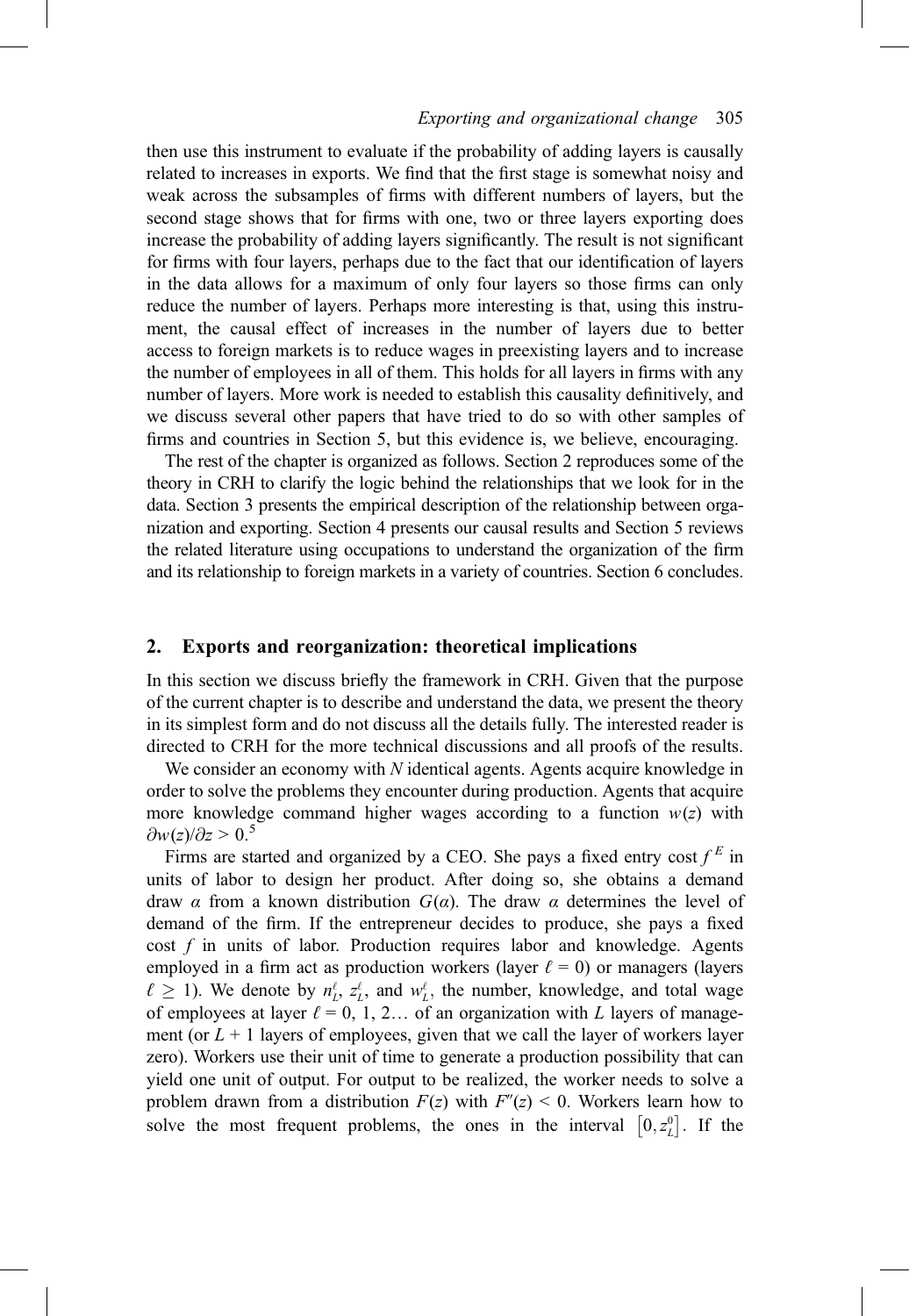problem they face falls in  $[0, z<sub>L</sub><sup>0</sup>]$ , production is realized; otherwise, they can ask a manager one layer above how to solve the problem. Managers spend  $h$  units of their time on each problem that gets to them. A manager at layer  $\ell = 1$  tries to solve the problems workers could not solve. Hence, they learn how to solve problems in  $[z_L^0, z_L^0 + z_L^1]$ . In general, the firm needs  $n_L^{\ell} = h n_L^0 (1 - F(Z_L^{\ell-1}))$  managers of layer  $\ell$ , where  $Z_L^{\ell} = \sum_{l=0}^{\ell} z_L^{l}$ .

Let C  $(q; w)$  denote the minimum variable cost of producing q units, and  $C<sub>L</sub>$  $(q; w)$  the same cost if we restrict the organization to producing with L layers of management, in an economy with an equilibrium wage function  $w(\cdot)$ . Then, the organizational problem of the firm is given by,

$$
C(q; w) = \min_{L \ge 0} \{C_L(q; w)\} = \min_{L \ge 0, \ \{n_L^{\ell}, x_L^{\ell}\}_{L=0}^L \ge 0} \ \sum_{\ell=0}^L n_L^{\ell} w_L^{\ell} \tag{1}
$$

subject to

$$
q \leq F(Z_L^L) n_L^0, \tag{2}
$$

$$
w_L^{\ell} = w(z_L^{\ell}) \text{ for all } \ell \le L,
$$
\n(3)

$$
n_L^{\ell} = h n_L^0 [1 - F(Z_L^{\ell - 1})] \text{ for } L \ge \ell > 0,
$$
\n(4)

$$
n_L^L = 1. \tag{5}
$$

So one entrepreneur,  $n_L^L = 1$ , chooses the number of layers, L, employees at each layer  $n_L^{\ell}$  and the interval of knowledge that they acquire  $\tau^{\ell}$  subject to the output layer,  $n'_L$ , and the interval of knowledge that they acquire,  $z_L^{\ell}$ , subject to the output constraint (2), the prevailing wage function (3) and the time constraints of employees at each layer (4).

The problem above has several implications for the internal organization of firms as they grow. Consider first the choices  $z_L^{\ell}$  and  $n_L^{\ell}$  as functions of q, but conditional on L. That is, consider a firm that decides to produce more without changing the number of layers, that is, without reorganizing. To expand production, the firm needs to increase either total knowledge,  $Z_L^L$ , or the number of workers,  $n_L^0$ . Since knowledge and the number of workers are linked through the time constraint (4), the firm does a bit of both. The only way to have more workers is to make them more knowledgeable so they ask less often and the CEO can have a larger span of control. Since the knowledge of agents at different layers is complementary, the firm does so at all layers. Hence, the number of workers in all layers increases, as does the knowledge and, consequently, wages of all workers. Note also that since every worker has to learn more in order to expand the firm, the marginal cost of production is increasing in quantity conditional on the number of layers  $\left(\frac{\partial^2 C_L(q, w)}{\partial q^2} = \frac{\partial M C_L(q, w)}{\partial q} > 0\right)$ . It is increasingly costly to expand production in an organization with a fixed organizational structure as reflected by the number of layers.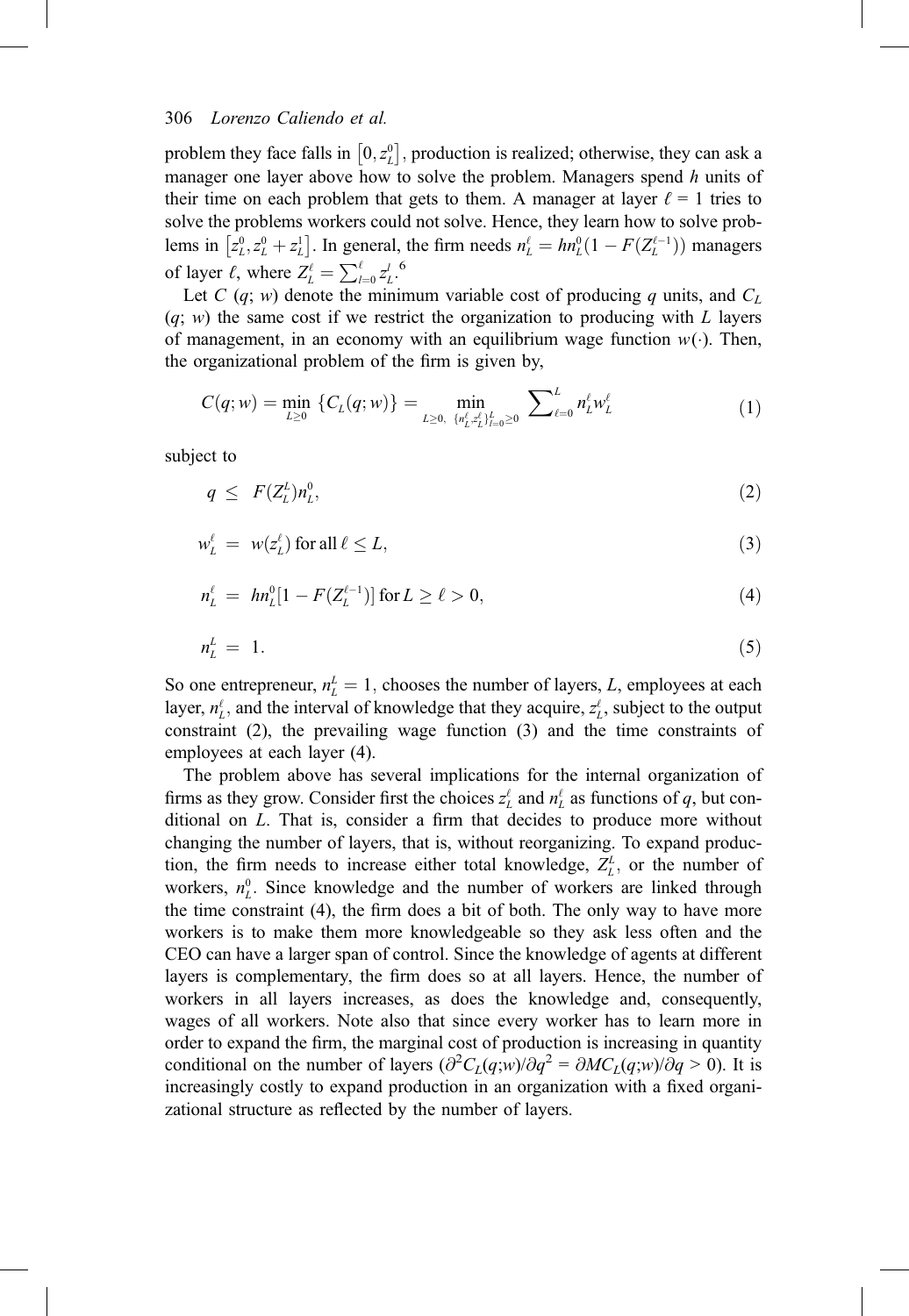#### 307 Exporting and organizational change 307

In contrast, as proven in CRH, as firms increase the number of layers by one in order to produce more, the number of agents in each layer increases and the knowledge in all pre-existing layers, and therefore the wage, decreases. The logic is straightforward. Firms add layers to economize on the knowledge of their workers. So when they add a new top layer, they make the new manager deal with the rare problems and make lower level employees know less, and consequently they pay them less. The lower knowledge in all pre-existing layers reduces, by equation (4), the span of control of each manager in the organization. However, the number of employees in all layers still goes up since the span of control of the new top manager is larger than one. The marginal cost also declines discontinuously at the quantity produced where the firm adds a layer. The organization is building capacity by adding an extra layer, and that reduces the marginal cost discontinuously.

So far we have not said anything about how the quantity produced is determined. To do so we need to turn to the profit maximization and entry decision of the firm. CRH embed the cost function discussed above into a standard Melitz (2003) type framework with heterogeneity in demand. The model in CRH also allows us to study the effect of a new opportunity to export on the organization of firms. We sketch some of those arguments here.

We now embed our economy, that we denote by  $i$ , in a world with  $J$  foreign countries, with typical index *j*. Let  $x_{ij}(\alpha)$  be the quantity demanded of an agent in country *j* for good  $\alpha$  produced in country *i*, and let  $p_{ii}(\alpha)$  denote its price. The name of the good  $\alpha$  is also a demand shifter that implies that agents like varieties with higher  $\alpha$  better. So that with constant elasticity of substitution (CES) preferences with elasticity of substitution  $\sigma > 1$ ,

$$
x_{ij}(\alpha) = \alpha \left(\frac{p_{ij}(\alpha)}{P_j}\right)^{-\sigma} \frac{R_j/N_j}{P_j}
$$
\n(6)

where  $P_i$ ,  $R_i$  and  $N_i$  denote the price index, total revenue and population in country j.

CEOs in the domestic country pay a fixed cost  $f_{ii}$  to produce. If they want to supply the foreign market, they also need to pay a fixed cost  $f_{ii}$ . Trading goods is costly. Let  $\tau_{ii} > 1$  be the "iceberg" trade cost incurred by firms exporting to market *j*. Consider the problem of a firm with demand draw  $\alpha$  in country *i*. It solves,

$$
\pi_i(\alpha) \equiv \max_{(x_{ii}, \{x_{ij}\}_J) \ge 0} \Biggl\{ p_{ii}(\alpha) N_i x_{ii}(\alpha) + \sum_J p_{ij}(\alpha) N_j x_{ij}(\alpha) - C(q_i(\alpha); w_i) - f_{ii} - \sum_J f_{ij} \Biggr\}
$$

subject to (6), where

$$
q_i(\alpha) = N_i x_{ii}(\alpha) + \sum_j \tau_{ij} N_j x_{ij}(\alpha).
$$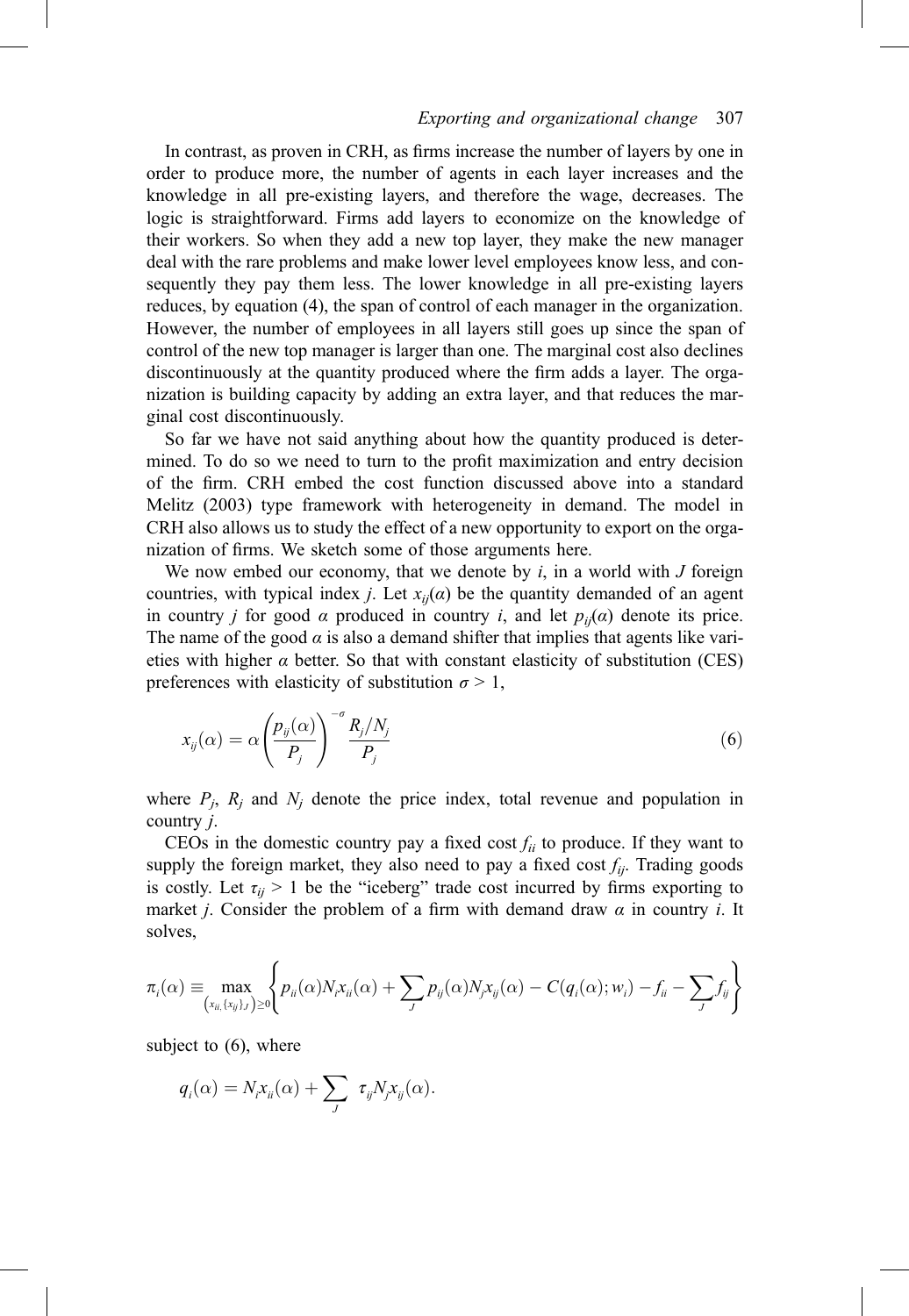The cost function  $C(\cdot;w_i)$  solves the cost minimization problem described above. The first-order conditions of this problem implicitly define the quantities sold in each market,

$$
N_{i}x_{ii}(\alpha)=\alpha R_{i}P_{i}^{\sigma-1}\left(\frac{\sigma}{\sigma-1}MC(q_{i}(\alpha);w_{i})\right)^{-\sigma},
$$

and

$$
N_j x_{ij}(\alpha) = \alpha R_j P_j^{\sigma-1} \left( \frac{\sigma}{\sigma - 1} \tau_{ij} MC(q_i(\alpha); w_i) \right)^{-\sigma}.
$$
 (7)

In contrast with the standard model,  $x_{ii}(\alpha)$  and  $x_{ii}(\alpha)$  enter the marginal cost function through  $q_i(\alpha)$  as well. That is, a firm's level of total production affects its marginal cost and therefore how much it sells in each market. Importantly, the decision to export affects the cost of production of the goods sold in the local market.<sup>7</sup> Hence, as usual, the price in each market is given by a constant markup over marginal cost, namely,

$$
p_{ij}(\alpha) = \frac{\sigma}{\sigma - 1} \tau_{ij} MC(q_i(\alpha); w_i) = p_{ii}(\alpha) \tau_{ij}.
$$

Note that, as we argued above, since  $\partial M C_L(q;w)/\partial q > 0$  the price of firms that expands increases conditional on the number of layers and declines discontinuously with a reorganization. Furthermore, a firm that starts to export to a new market, as a result of a marginal increase in  $\alpha$  or an idiosyncratic reduction in  $\tau_{ii}$  or  $f_{ii}$ , increases  $q_i(\alpha)$ , which results in higher marginal cost, higher wages and more employees in all layers, if the firm does not reorganize. However, if exporting to the new market makes the firm add a layer, it will reduce its marginal cost discontinuously which will decrease its price and expand its quantity more than in the previous case. The reorganization is accompanied by reductions in knowledge and wages in all preexisting layers, and increases in the number of workers in all layers, as discussed above.

When looking at the data, one must acknowledge that the way in which firms reach the new optimal organization depends on the particular institutional features and frictions of the labor market in which they operate. As we document in CMRH, French firms adjust mostly on the extensive margin: for example, to reduce the average knowledge in the layer, they hire new hours of work that are paid less than the average of the pre-existing hours. The development of a fully dynamic theory with adjustment costs is needed to account for these features.

To sum up, the model has the following implications.

- 1 Exporters are larger and have more layers than non-exporters.
- 2 A firm that becomes an exporter, or enters a new export market, as a result of a marginally higher  $\alpha$  or marginally lower  $\tau_{ij}$  or  $f_{ij}$  for some j,
	- (a) increases  $L$  weakly;
	- (b) if L does not change, it *increases*  $w<sub>L</sub><sup>\ell</sup>$  and  $n<sub>L</sub><sup>\ell</sup>$  at all  $\ell$ ;
	- (c) if L increases it decreases  $w_L^{\ell}$  and increases  $n_L^{\ell}$  at all  $\ell$ .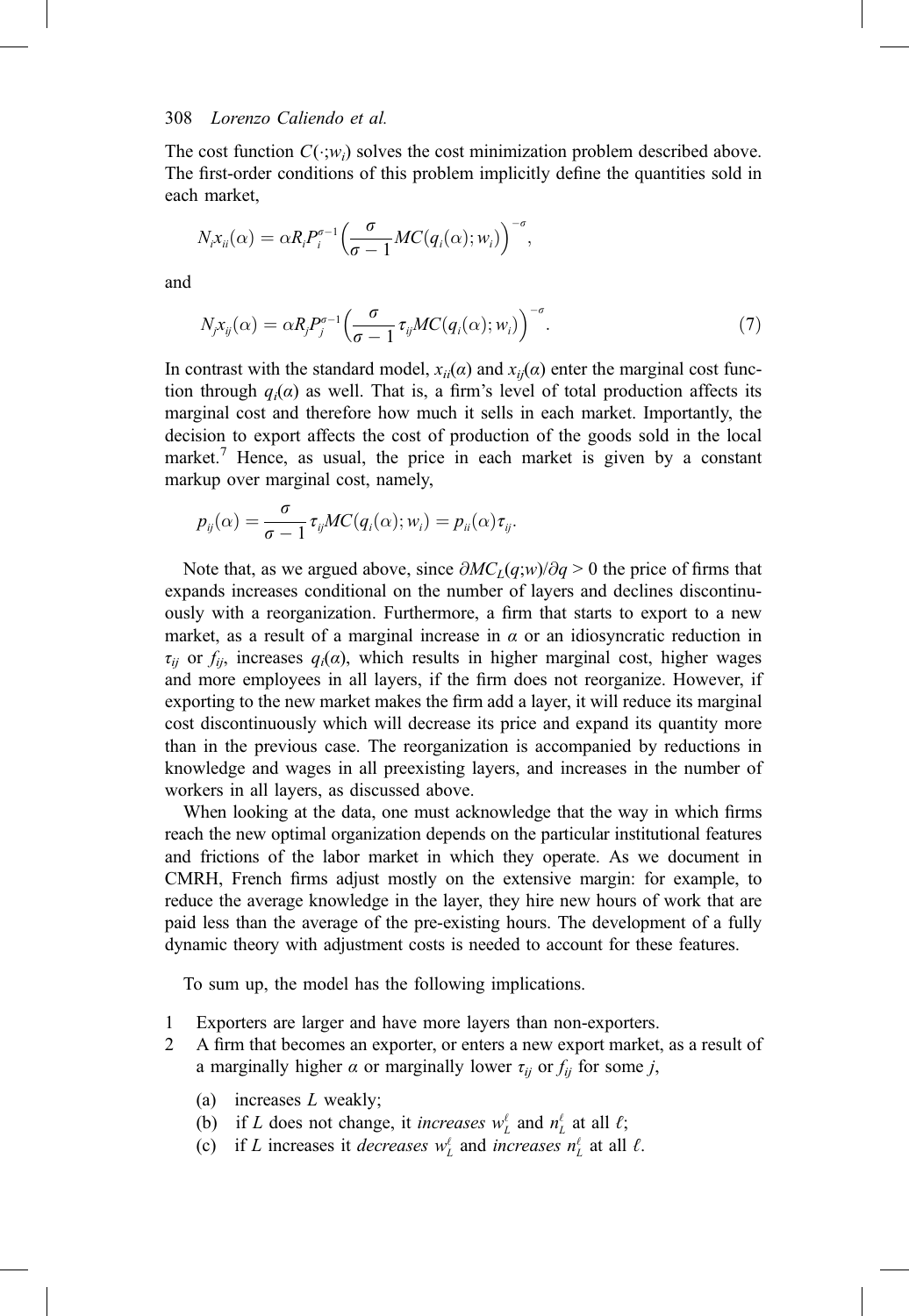Armed with these implications, we now turn to our empirical analysis.

### 3. Exporting and firm organization: evidence from France

We use confidential data collected by the French National Statistical Institute (INSEE) for the period 2002 to 2007. It combines the BRN dataset with manufacturing firm balance-sheet information with the DADS which includes worker characteristics. The details of the data construction can all be found in CMRH. Our sample includes 553,125 firm-year observations in the manufacturing sector and all monetary values are expressed in 2005 euros.

We use the PCS-ESE classification codes for workers in the manufacturing sector to identify the hierarchical layer in the firm. For manufacturing, it includes five occupational categories given by:

- 2 Firm owners receiving a wage (which includes the CEO or firm directors).
- 3 Senior staff or top management positions (which includes chief financial officers, heads of human resources, and logistics and purchasing managers).
- 4 Employees at the supervisor level (which includes quality control technicians, technical, accounting and sales supervisors).
- 5 Qualified and non-qualified clerical employees (secretaries, human resources or accounting employees, telephone operators and sales employees).
- 6 Blue collar qualified and non-qualified workers (welders, assemblers, machine operators and maintenance workers).

As in CMRH we merge classes 5 and 6, since the distribution of wages of workers in these two classes is extremely similar. Hence a firm can have a maximum of four layers, three of management and one of workers. We refer to the number of layers in the firm by the number of management layers. So a firm that has a layer of workers and one layer of managers is referred to as a firm with one layer.

#### 3.1. Cross-sectional comparisons between exporters and non-exporters

It is well known by now that exporters are larger in terms of value added and employment (see Bernard and Jensen, 1999, and Bernard, Jensen, Redding and Schott 2007, among others). This is clearly the case in our data as well. $8$  They also pay slightly higher wages. As Table 9.1 shows, they have more layers of management as well. The average number of layers of management among non-exporters is 1.25, meaning that the average exporter has a layer of workers, a layer of management and a fraction of a second layer of management. If we look at exporters, they have 2.11 layers of management on average. Hence, as we would expect from the fact that they are larger, exporters have more layers.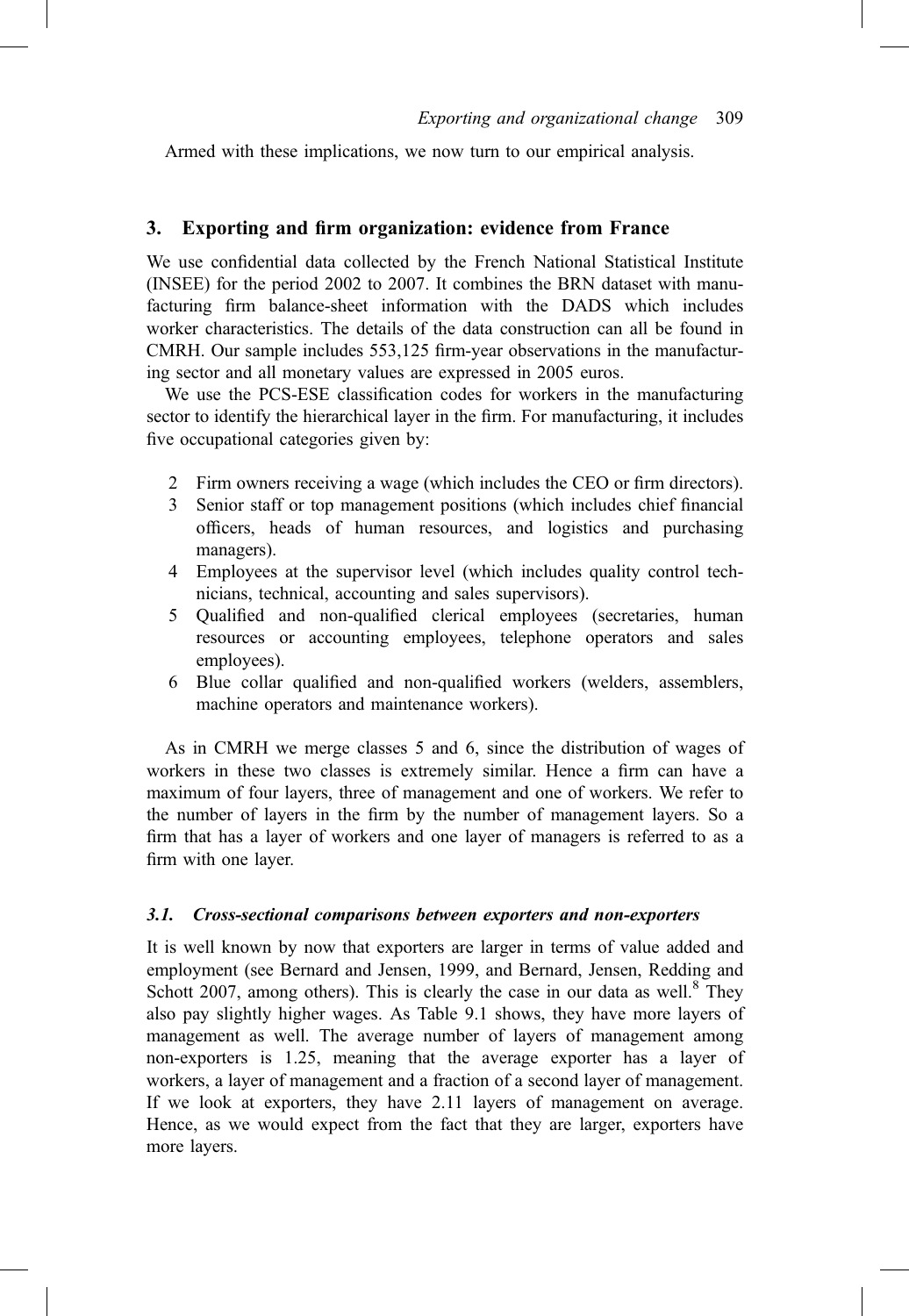|                            |                    | Firm-year obs.          |                |              |                    |
|----------------------------|--------------------|-------------------------|----------------|--------------|--------------------|
|                            | VA                 | <b>Hours</b>            | Wage           | # of layers  |                    |
| Non-exporters<br>Exporters | 667.97<br>6.754.35 | 24,112.07<br>164,534.30 | 23.06<br>23.71 | 1.25<br>2.11 | 288,680<br>162,795 |
|                            |                    |                         |                |              |                    |

#### Table 9.1 Description of exporters

Note: The difference in wages is significant at 1%.

In Figure 9.1 we present the distribution of value added by layer and by export status. For firms with a given number of layers, each of the panels compares the distribution of exporters and non-exporters. As can be seen from comparing the dark lines across panels, firms with more layers have a distribution of value added with a higher mean. We document this carefully in CMRH. Our emphasis in this chapter is the comparison between exporters and non-exporters. Clearly, for all layers exporters tend to be larger in terms of value added. The size advantage of exporters is present even conditional on the number of layers. Nevertheless, the size advantage of exporters is clearly larger across firms with more management layers. These figures look very similar after we control for time and industry fixed effects. The distributions of hours employed also exhibits similar shifts to the right for exporters with the difference growing larger for firms with more layers.

The comparison is not as clear when we compare the distribution of wages across exporters and non-exporters with a given number of layers in Figure 9.2. Exporters do tend to have a distribution of average hourly wage slightly shifted to the right, but the differences are small, and if anything, more pronounced for firms with less layers. Clearly, the fact that the average hourly wage combines employees with different skills and different roles in the organization that earn very different hourly wages, makes this comparison not particularly informative. As it is, the analysis combines the average wage of the CEO and the janitor. The theory of the organization of the firm outlined above can help us unpack these average effects. In fact, this theory tells us that exporters should pay more to the top layers, but less to the bottom ones. These two implications cancel each other out, at least partially, when we look at average wages.

About 44 per cent of the firms in our data export, and they account for slightly more than 83 per cent of value added, with some variation across years. More relevant for our purposes is that the firms that export tend to have more layers. As Table 9.2 shows, of the firms with three layers of management, 66.7 per cent of them export, while for firms with only workers, only 9.5 per cent of them export.

Table 9.3 presents the composition of firms by number of layers. Out of all exporters, only 15.5 per cent have only a layer of management, while 44.3 per cent have two layers of management, and 35.5 per cent have three. So there is substantial heterogeneity in the number of layers of exporters and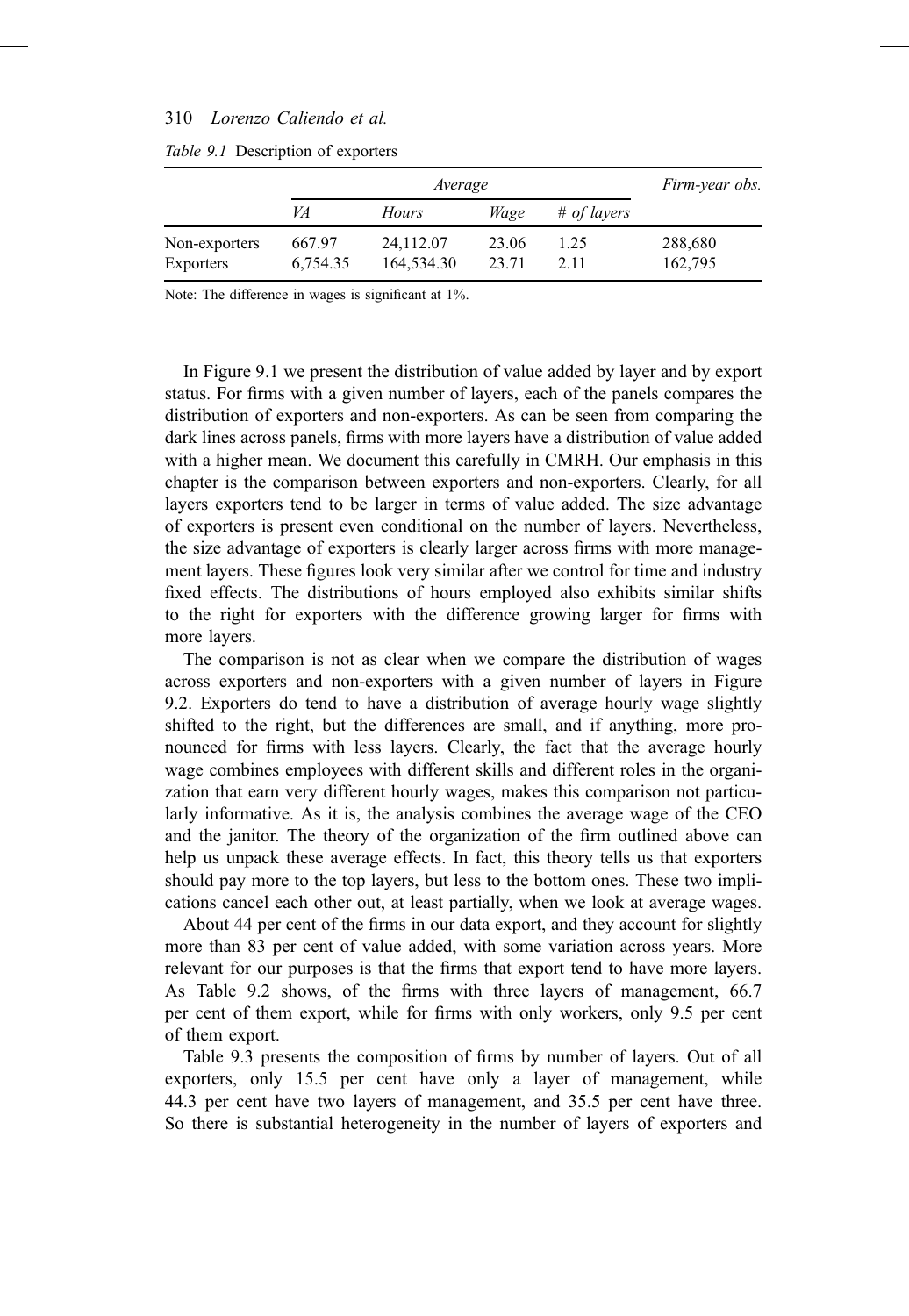

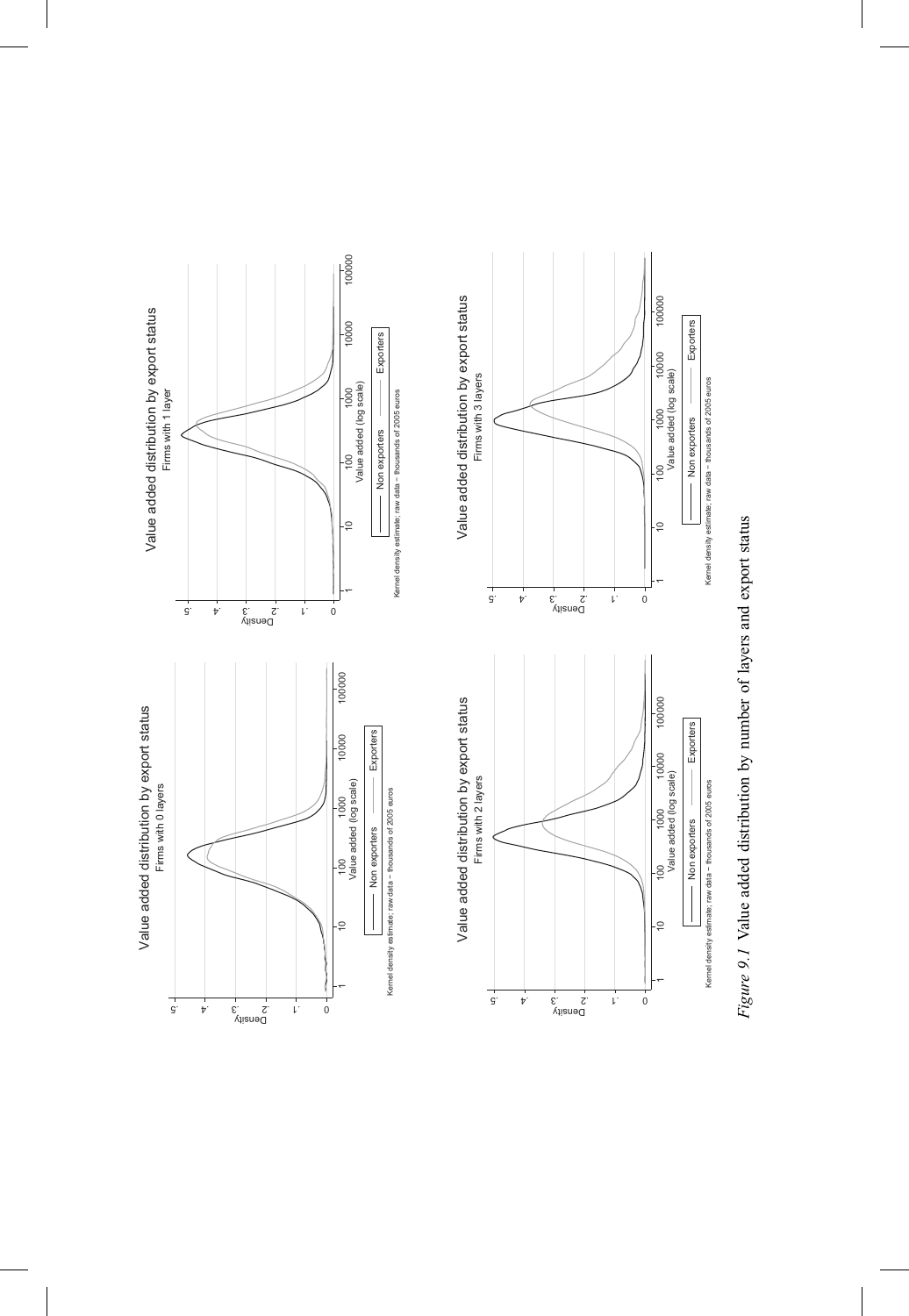

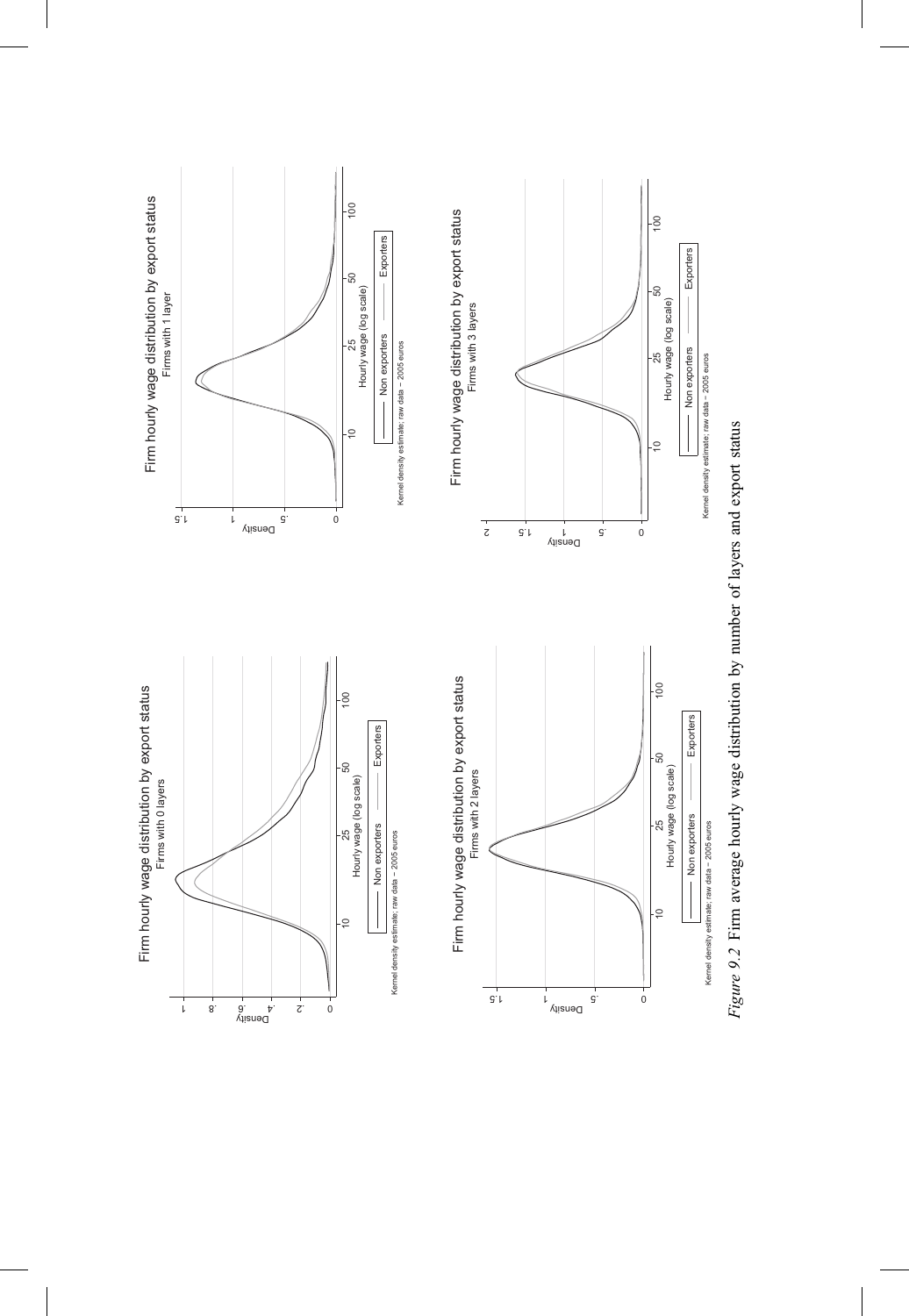| # of layers | Unweighted | Weighted by VA |  |
|-------------|------------|----------------|--|
| $\bf{0}$    | $9.5\%$    | 15.9%          |  |
|             | 20.3%      | 28.3%          |  |
| 2           | $45.0\%$   | 81.7%          |  |
| 3           | 66.7%      | 92.2%          |  |

Table 9.2 Share of exporters by number of layers

|  | Table 9.3 Composition of firms by number of layers |  |  |  |
|--|----------------------------------------------------|--|--|--|
|--|----------------------------------------------------|--|--|--|

| # of layers  | Non-exporters | <i>Exporters</i> |
|--------------|---------------|------------------|
| $\mathbf{0}$ | $25.2\%$      | 4.7%             |
| -1           | 34.3%         | 15.5%            |
| 2            | $30.5\%$      | 44.3%            |
| 3            | 10%           | $35.5\%$         |
| Total        | $100\%$       | 100%             |

Table 9.4 Layer transitions for new exporters relative to non-exporters

|                    |                | # of layers at $t + 1$ |         |         |      |
|--------------------|----------------|------------------------|---------|---------|------|
|                    |                | $\theta$               |         |         |      |
| # of layers at $t$ | $\theta$       | $-10.84$               | 7.84    | 2.50    | 0.50 |
|                    |                | $-4.15$                | $-2.91$ | 6.40    | 0.67 |
|                    | $\mathfrak{D}$ | $-0.91$                | $-5.75$ | 4.34    | 2.32 |
|                    |                | $-0.20$                | $-2.85$ | $-4.81$ | 7.87 |

Note: All significant at 1%.

non-exporters. Furthermore, most exporters have many layers, while most nonexporters have only one or two.

Taken together, the results in this section corroborate Implication 1 of the theory. We now turn to the behavior of firms over time.

#### 3.2. New exporters

We now focus on firms that become exporters during the period in our sample: new exporters. New exporters are more likely to add layers than non-exporters. Table 9.4 shows that the probability of adding one or more layers for new exporters is significantly higher than for non-exporters, regardless of the initial count of layers. The probability of keeping the same number of layers goes down if the firm has zero or one layer of management, while the probability of keeping the same number of layers increases for firms with two or three layers. Given that firms with three layers cannot add layers, this is natural. We conclude from this evidence that new exporters tend to add layers, consistent with the fact that they grow as a result. Of course, there are some that also drop layers, but there are fewer of those firms than those that do not start to export. Table 9.5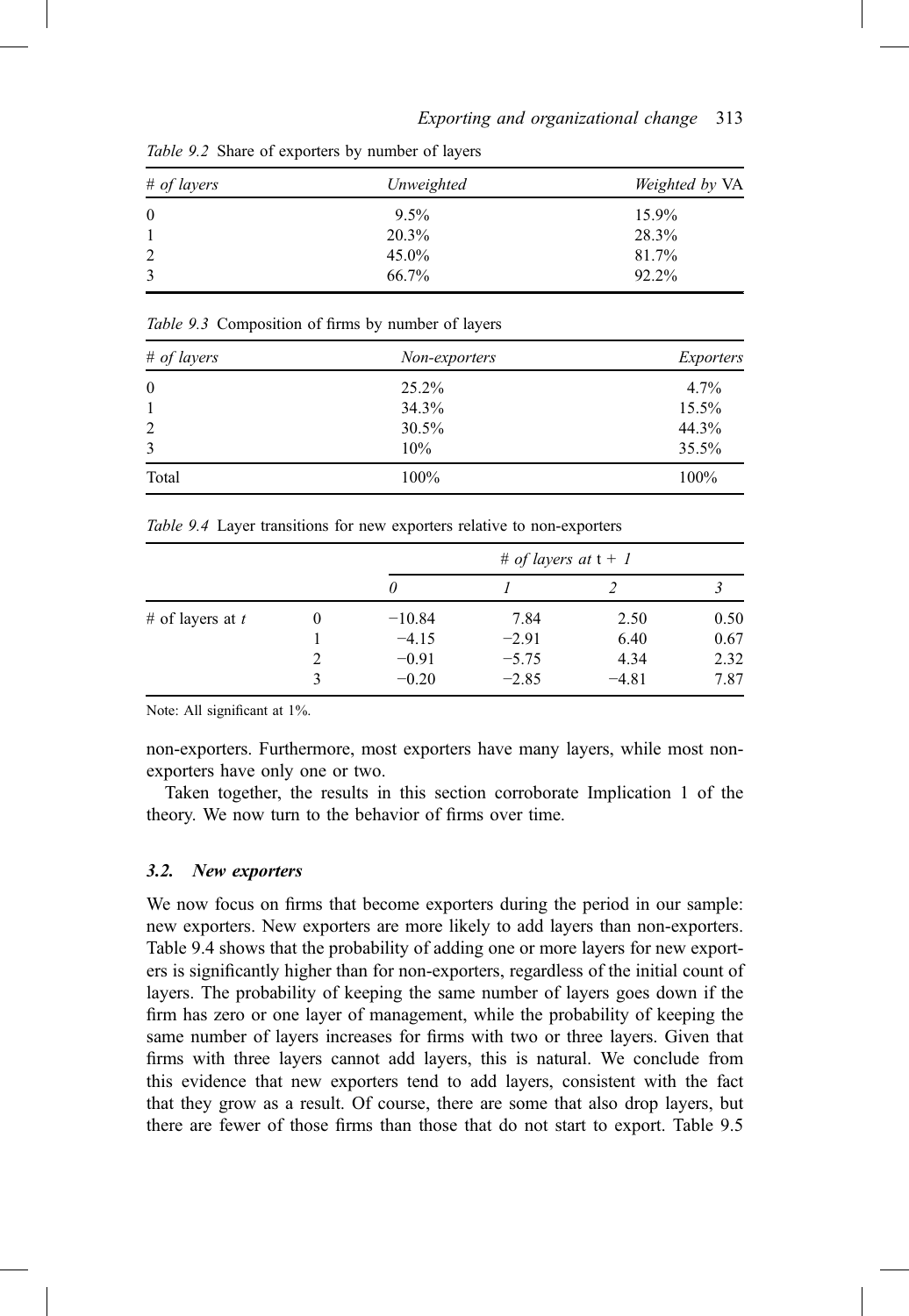|                    |        | # of layers at $t + 1$                           |                                           |                                                     |                                                      |
|--------------------|--------|--------------------------------------------------|-------------------------------------------|-----------------------------------------------------|------------------------------------------------------|
|                    |        | 0                                                |                                           |                                                     |                                                      |
| # of layers at $t$ | $_{0}$ | $4.51***$<br>$3.29***$<br>$0.83***$<br>$0.14***$ | $-1.84$<br>0.30<br>$6.50***$<br>$1.69***$ | $-2.19***$<br>$-3.14***$<br>$-3.73***$<br>$5.46***$ | $-0.47***$<br>$-0.45***$<br>$-3.60***$<br>$-7.30***$ |

Table 9.5 Layer transitions for exporters exiting relative to exporters staying

\*\* significant at 5%

\*\*\* significant at 1%

Table 9.6 Behavior of firms that enter the export market

|                                   | All         | <i>Increase</i> L | No change in L |
|-----------------------------------|-------------|-------------------|----------------|
| $d$ In total hours                | $0.031***$  | $0.161***$        | $0.019***$     |
| - detrended                       | $0.046***$  | $0.176***$        | $0.034***$     |
| d ln $\sum_{\ell=0}^L n_L^{\ell}$ | 0.012       | $1.233***$        | $0.014***$     |
| $-$ detrended                     | $0.024***$  | $1.244***$        | $0.025***$     |
| $d \ln VA$                        | $0.036***$  | $0.117***$        | $0.031***$     |
| - detrended                       | $0.044***$  | $0.125***$        | $0.038***$     |
| $d$ In avg wage                   | $0.004*$    | $-0.025***$       | $0.010***$     |
| - detrended                       | $-0.015***$ | $-0.045***$       | $-0.009***$    |
| - common layers                   | 0.004       | $-0.143***$       | $0.010***$     |
| - detrended                       | $-0.016***$ | $-0.163***$       | $-0.010***$    |
| $%$ firms                         | 100         | 14.17             | 71.81          |
| $\%$ <i>VA</i> change             | 100         | 46.59             | 49.49          |

\*\* significant at 5%

\*\*\* significant at 1%

shows that firms that exit the export market are also more likely to drop layers than exporters that do not exit. So the effect is symmetric: firms that enter the export market are more likely to add layers and firms that exit are more likely to drop layers. These two tables corroborate our Implication 2a.

In fact, the new exporters that add layers expand on average much more than the ones that do not reorganize. Table 9.6 shows the changes in hours, normalized hours, value added and average wages for all new exporters, the ones that add layers, and the ones that do not change L. We present results when we detrend using trends for all firms in the economy (not only new exporters, of course). Firms that start exporting increase value added on average by 3.6 per cent. The ones that add layers increase value added by much more, 11.7 per cent, while the ones that do not change layers increase value added by only 3.1 per cent. We find similar numbers for hours and normalized hours. Namely, new exporters that add layers expand much more than firms that do not add layers.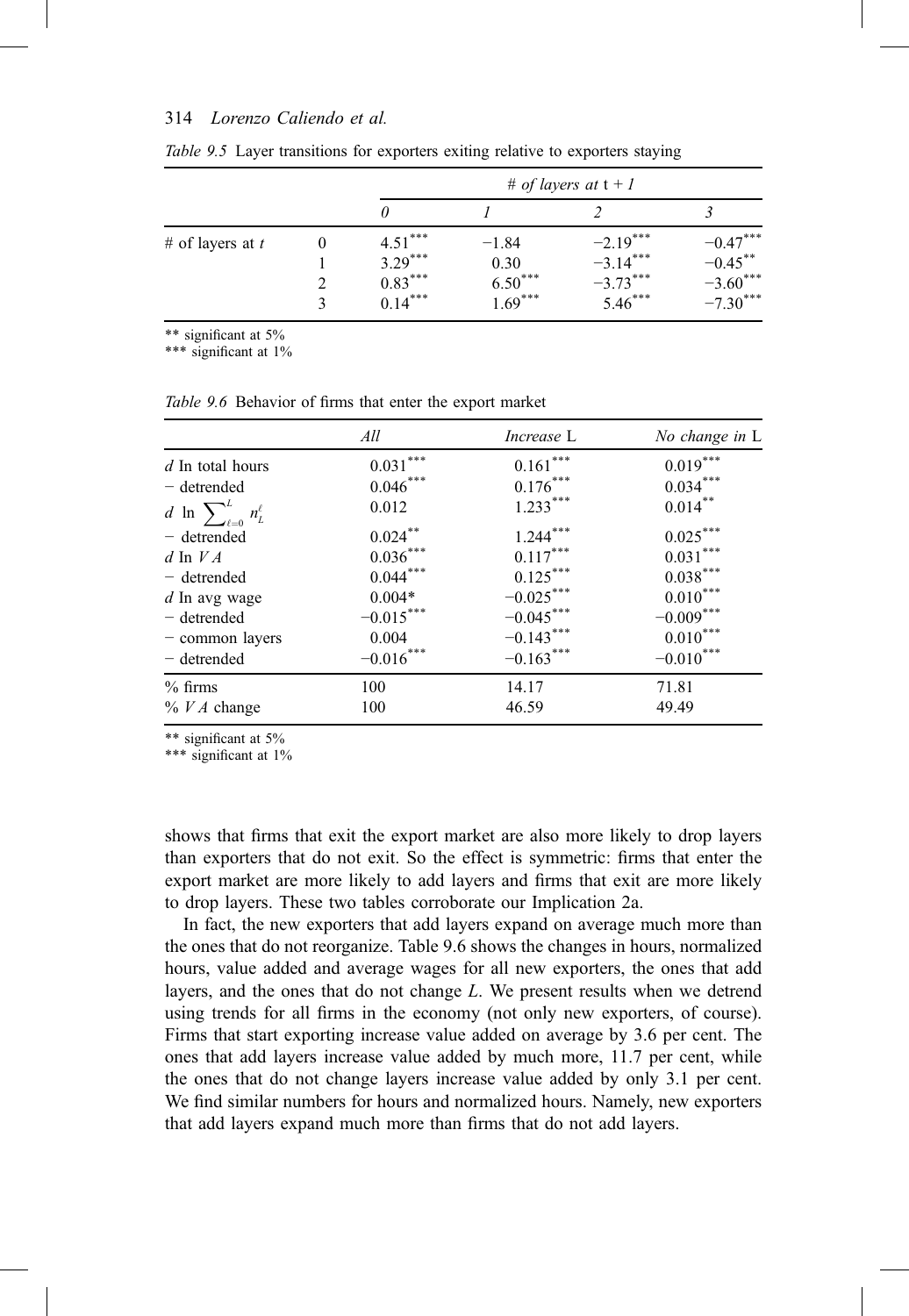#### 315 Exporting and organizational change 315

Now let's look at wages. After detrending, new exporters pay wages similar to those paid before; so do firms that do not change layers. In contrast, firms that increase layers decrease wages by a significant 4.5 per cent. Perhaps more relevant is that this average change masks a composition effect between the new top manager and pre-existing layers. When we focus on wages of employees in preexisting layers, we find that wages fall by 14.3 per cent in firms that add layers (16.3 per cent if we detrend), while they increase 1 per cent in firms that do not change layers (although the change is insignificant when we detrend).

The results paint a picture consistent with the one presented in the previous section. New exporters that reorganize reduce wages in pre-existing layers. Furthermore, these are the new exporters that actually expand significantly. The firms that add layers account for 14.17 per cent of new exporters and 46.59 per cent of the total increase in value added by new exporters. In sum, many firms expand little when they become exporters; these firms increase the salaries of all their employees. Some firms expand a lot when they start to export. They reorganize, add layers, and pay lower wages to employees in the pre-existing layers and higher than average wages to the new top manager.

We now proceed to verify that these results hold layer by layer. We look first at firms that do not add layers. We estimate the regression

$$
d \ln \tilde{n}_{\text{L}i}^{\ell} = \beta_{\text{L}}^{\ell} d \ln \tilde{V} A_{\text{it}} + \varepsilon_{\text{it}} \tag{8}
$$

where  $i$  denotes a firm,  $L$  denotes the total number of layers,  $t$  denotes time and  $d$ denotes a yearly time difference.  $\tilde{n}_{\text{Lit}}^{\ell}$  represents normalized hours, and  $VA_{\text{it}}$  is the value added of a firm that stays at  $L$  layers for two consecutive years; we have removed from both variables the economy-wide trend. The only difference is that now we use only firms that either start to export or stop exporting in the year in which we measure the change in normalized hours. The results for  $\beta_l^{\ell}$ are presented in Table 9.7. Many of these estimates are not significant. The ones that are, are positive as predicted by the theory. As we showed using Table 9.5, the firms that do not add layers expand very little, so it is hard to estimate  $\beta_L^{\ell}$  precisely enough to have significant results.

| # of layers    | Layer | Ρī.      | s.e. | <i>p</i> -value | <i>Obs</i> |
|----------------|-------|----------|------|-----------------|------------|
| 1              | 0     | 0.027    | 0.04 | 0.45            | 5,178      |
| $\overline{2}$ | 0     | 0.026    | 0.03 | 0.33            | 9,434      |
| 2              |       | $-0.010$ | 0.03 | 0.73            | 9,434      |
| 3              | 0     | 0.117    | 0.04 | 0.01            | 4,789      |
| 3              |       | 0.103    | 0.05 | 0.03            | 4,789      |
| 3              |       | 0.066    | 0.05 | 0.17            | 4,789      |

Table 9.7 Elasticity of hours with  $\widetilde{VA}_{it}$  for firms that change export status and do not change layers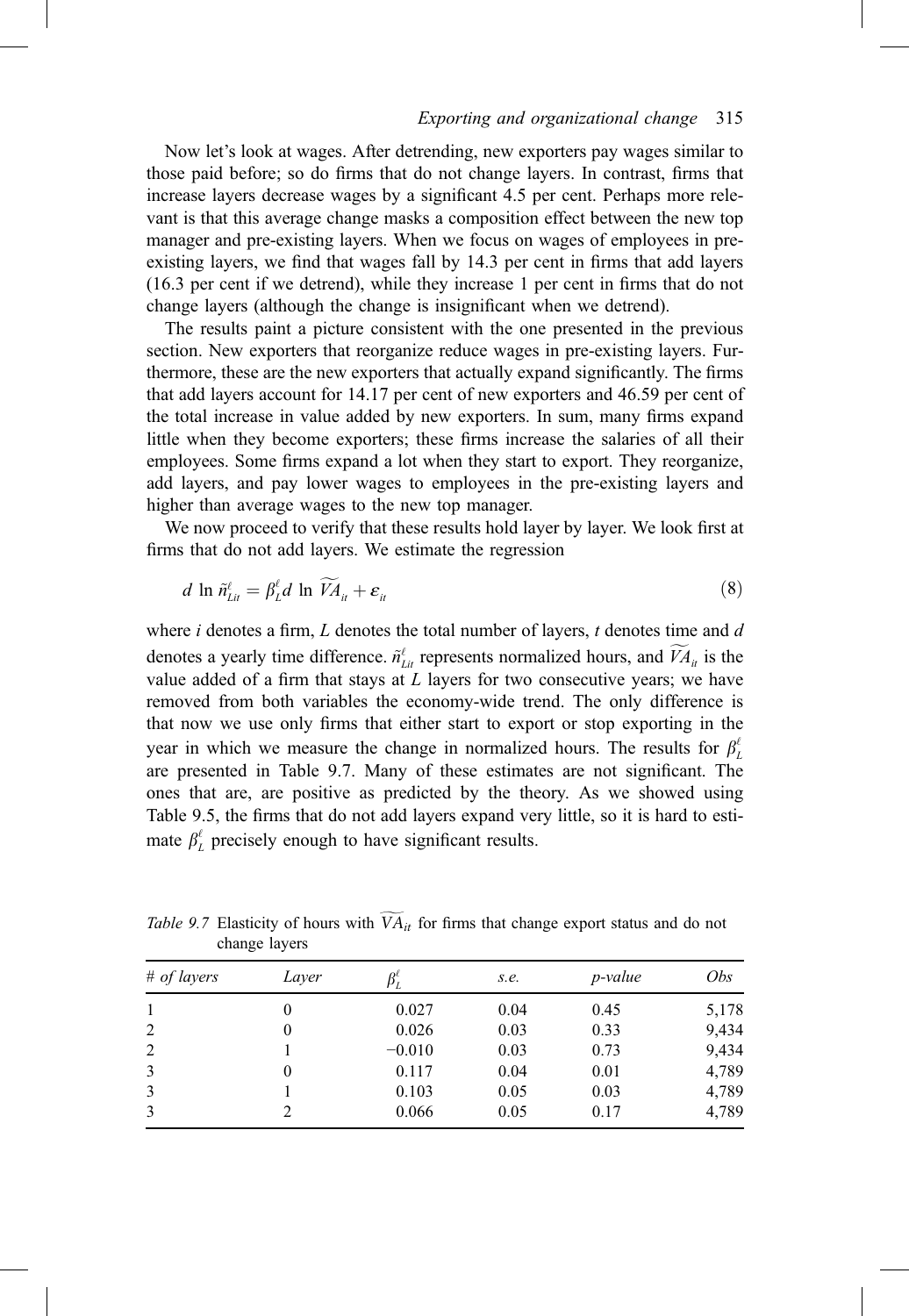| # of layers  | Layer            | $\gamma_L^\ell$ | s.e. | <i>p</i> -value | Obs   |
|--------------|------------------|-----------------|------|-----------------|-------|
| $\mathbf{0}$ | 0                | 0.065           | 0.02 | 0.00            | 2,064 |
|              | 0                | 0.072           | 0.02 | 0.00            | 5,178 |
|              |                  | 0.087           | 0.02 | 0.00            | 5,178 |
| 2            | 0                | 0.122           | 0.02 | 0.00            | 9,434 |
| 2            |                  | 0.143           | 0.02 | 0.00            | 9,434 |
| 2            | 2                | 0.152           | 0.02 | 0.00            | 9,434 |
| 3            | $\boldsymbol{0}$ | 0.194           | 0.03 | 0.00            | 4,789 |
| 3            |                  | 0.202           | 0.03 | 0.00            | 4,789 |
| 3            | 2                | 0.204           | 0.03 | 0.00            | 4,789 |
| 3            | 3                | 0.260           | 0.04 | 0.00            | 4,789 |

Table 9.8 Elasticity of wages with  $\widetilde{VA}_{it}$  for firms that change export status and do not change layers

We estimate a parallel equation for wages, for the sample of firms that change export status:

$$
d \ln \tilde{w}_{\text{L}i}^{\ell} = \gamma_{\text{L}}^{\ell} d \ln \tilde{V} A_{\text{u}} + \varepsilon_{\text{u}}
$$
\n
$$
\tag{9}
$$

where  $\tilde{w}_{\text{Lit}}^{\ell}$  is the detrended change in layer-level wages. Results are presented in Table 9.8. Now the estimates are much more significant and robust. All the values of  $\gamma_L^{\ell}$  are positive and significant and they tend to increase with  $\ell$  given L. The ranking of the elasticities is not always significant, but it is in most cases, and when it is, it corresponds to the one predicted by the theory. Namely, the wage of the higher-level managers expands proportionally more than that of the lower-level ones. Hence, Implication 2b is also corroborated by the evidence.

The final prediction of the theory to contrast with our data is Implication 2c, which states that new exporters that add layers decrease  $w<sub>L</sub><sup>\ell</sup>$  and increase  $n<sub>L</sub><sup>\ell</sup>$  at all  $\ell$ . We have already argued in the previous section that firms that add layers decrease wages and increase hours at all layers, and Table 9.4 shows that new exporters tend to add layers. So it is natural to expect that in fact the predictions of the theory will be corroborated by the data.

Table 9.9 presents the average log change in the number of hours for all transitions and all layers. The table uses the sample of firms that enter the export market and add layers and firms that exit the export market and drop layers. The results establish that, for all transitions and layers, firms that add layers increase the number of hours, while firms that drop layers decrease them.

The next step is to look at wages. Again, we study the change in average log wages for all transitions and layers for the sample of new exporters that add layers and firms that exit the export market and drop layers. The results are displayed in Table 9.10. The prediction in Implication 2c is broadly corroborated by the data (although the change in log wages for the case in which we do not have many observations is not significant). New exporters that add layers decrease wages and the firms that exit the export market and drop layers increase wages.<sup>9</sup> As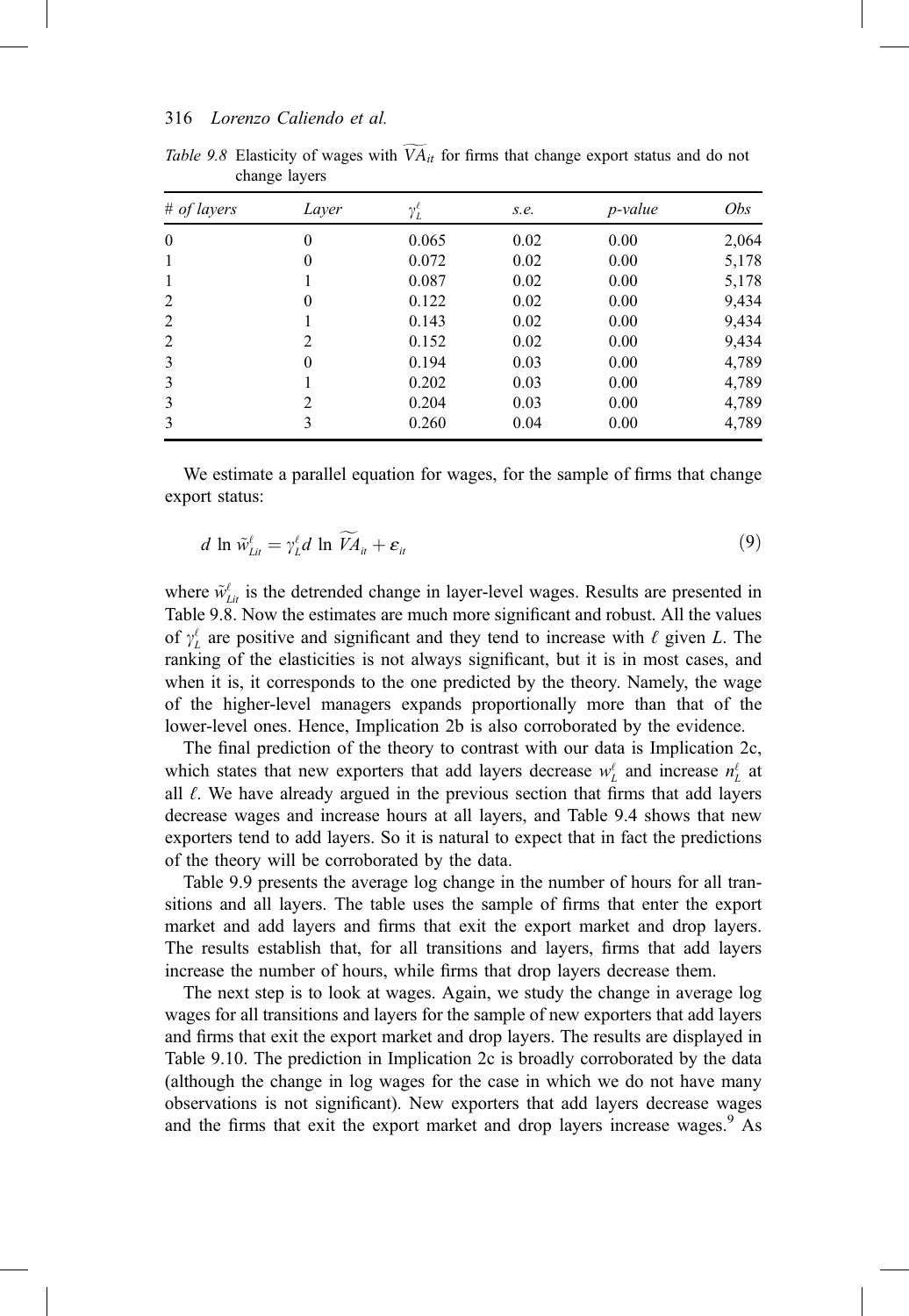| # of layers    |                | Layer    | Change   | s.e. | p-value | Obs |
|----------------|----------------|----------|----------|------|---------|-----|
| <b>Before</b>  | After          |          |          |      |         |     |
| $\theta$       |                | $\theta$ | 1.476    | 0.10 | 0.00    | 347 |
| $\Omega$       | 2              | $\theta$ | 1.786    | 0.24 | 0.00    | 62  |
| $\theta$       | 3              | $\theta$ | 2.815    | 0.31 | 0.00    | 9   |
| 1              | $\theta$       | $\theta$ | $-1.614$ | 0.08 | 0.00    | 434 |
|                | 2              | $\theta$ | 0.748    | 0.05 | 0.00    | 843 |
|                | 2              | 1        | 0.612    | 0.05 | 0.00    | 843 |
| 1              | 3              | $\theta$ | 1.045    | 0.18 | 0.00    | 62  |
|                | 3              | 1        | 0.965    | 0.18 | 0.00    | 62  |
| 2              | 0              | $\theta$ | $-1.952$ | 0.22 | 0.00    | 85  |
| 2              |                | $\theta$ | $-0.734$ | 0.05 | 0.00    | 949 |
| 2              |                |          | $-0.558$ | 0.05 | 0.00    | 949 |
| $\overline{2}$ | 3              | $\theta$ | 1.073    | 0.06 | 0.00    | 676 |
| 2              | 3              | 1        | 1.008    | 0.06 | 0.00    | 676 |
| 2              | 3              | 2        | 0.822    | 0.07 | 0.00    | 676 |
| 3              | $\theta$       | $\theta$ | $-2.713$ | 0.46 | 0.00    | 8   |
| 3              |                | $\theta$ | $-1.125$ | 0.15 | 0.00    | 94  |
| 3              |                |          | $-0.911$ | 0.16 | 0.00    | 94  |
| 3              | 2              | $\theta$ | $-1.248$ | 0.05 | 0.00    | 860 |
| 3              | $\overline{2}$ |          | $-1.170$ | 0.06 | 0.00    | 860 |
| 3              | $\overline{2}$ | 2        | $-1.042$ | 0.06 | 0.00    | 860 |

Table 9.9 Change in normalized hours for firms that transition and change export status

Table 9.10 Change in wages for firms that transition and change export status

| # of layers    |                | Layer    | Change   | s.e. | <i>p</i> -value | Obs |
|----------------|----------------|----------|----------|------|-----------------|-----|
| <b>Before</b>  | After          |          |          |      |                 |     |
| $\mathbf{0}$   | 1              | $\Omega$ | $-0.156$ | 0.02 | 0.00            | 347 |
| $\theta$       | 2              | $\Omega$ | $-0.697$ | 0.14 | 0.00            | 62  |
| $\Omega$       | 3              | $\Omega$ | $-0.906$ | 0.48 | 0.10            | 9   |
| 1              | 0              | $\theta$ | 0.221    | 0.03 | 0.00            | 434 |
| 1              | 2              | $\theta$ | $-0.082$ | 0.01 | 0.00            | 843 |
| 1              | $\overline{2}$ |          | $-0.307$ | 0.02 | 0.00            | 843 |
| 1              | 3              | $\Omega$ | $-0.215$ | 0.09 | 0.01            | 62  |
| 1              | 3              | 1        | $-0.434$ | 0.09 | 0.00            | 62  |
| 2              | $\theta$       | $\Omega$ | 0.439    | 0.09 | 0.00            | 85  |
| 2              | 1              | $\theta$ | 0.053    | 0.01 | 0.00            | 949 |
| 2              |                |          | 0.237    | 0.02 | 0.00            | 949 |
| 2              | 3              | $\Omega$ | $-0.039$ | 0.01 | 0.67            | 676 |
| $\overline{2}$ | 3              | 1        | $-0.082$ | 0.02 | 0.00            | 676 |
| 2              | 3              | 2        | $-0.217$ | 0.02 | 0.00            | 676 |
| 3              | $\Omega$       | $\Omega$ | 1.053    | 0.60 | 0.12            | 8   |
| 3              |                | $\theta$ | 0.175    | 0.07 | 0.01            | 94  |
| 3              | 1              | 1        | 0.430    | 0.07 | 0.00            | 94  |
| 3              | $\overline{2}$ | $\Omega$ | 0.043    | 0.01 | 0.00            | 860 |
| 3              | 2              | 1        | 0.061    | 0.01 | 0.00            | 860 |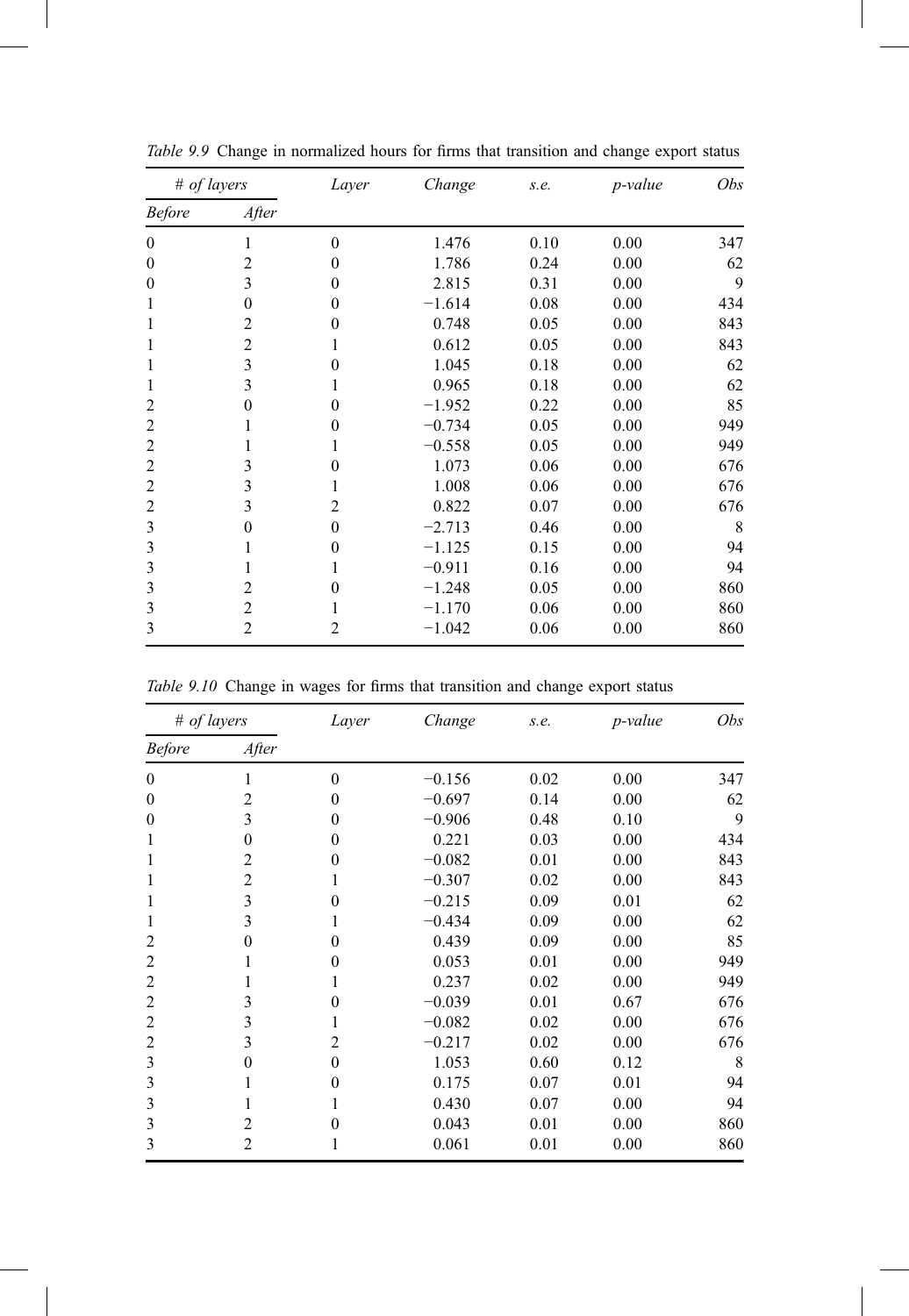|                |                     | $\bar{\omega}_{L'it}^{\ell \leq L}/\bar{\omega}_{Lit}$ |                               |                             |                                              | $\omega^{L'}_{L'i}/\bar{\omega}_{Lit}$ |                           |
|----------------|---------------------|--------------------------------------------------------|-------------------------------|-----------------------------|----------------------------------------------|----------------------------------------|---------------------------|
| From/to        | $\boldsymbol{l}$    | 2                                                      | 3                             | From/to                     | $\mathcal{I}_{\mathcal{I}}$                  | $\overline{2}$                         | $\mathfrak{Z}$            |
| $\mathbf{0}$   | $0.935***$<br>(346) | $0.734$ <sup>*</sup><br>(61)                           | $0.706***$<br>(9)             | $\theta$                    | $1.454***$<br>(346)                          | 1.331<br>(62)                          | $1.666*$<br>(9)           |
| $\mathbf{1}$   |                     | $0.912***$<br>(842)                                    | $0.838***$<br>(60)            | 1                           |                                              | $1.902**$<br>(841)                     | $2.015***$<br>(62)        |
| 2              |                     |                                                        | $0.975***$<br>(675)           | $\mathcal{D}_{\mathcal{L}}$ |                                              |                                        | $7.336*$<br>(675)         |
|                |                     | $\boldsymbol{S}$                                       |                               |                             | $d\ln\bar{\omega}_{\scriptscriptstyle{Lit}}$ |                                        |                           |
| From/to        | 1                   | 2                                                      | 3                             | From/to                     | 1                                            | 2                                      | 3                         |
| $\theta$       | $0.732***$<br>(346) | $0.618^{**}$<br>(62)                                   | **<br>0.581<br>(9)            | $\theta$                    | $-0.014$<br>(346)                            | $-0.454$<br>(61)                       | $-0.184$<br>(8)           |
| $\mathbf{1}$   |                     | $0.856^{**}$                                           | $0.775***$                    | 1                           |                                              | $-0.036$                               | $-0.070$                  |
| $\overline{2}$ |                     | (843)                                                  | (62)<br>$0.946^{**}$<br>(676) | $\overline{2}$              |                                              | (843)                                  | (61)<br>$-0.023$<br>(675) |

Table 9.11 Decomposition of total log change in average wages

All results from trimmed sample at 0.05%.

\* significant at 5%

\*\* significant at 1%

Number of obs. in parenthesis.

we show in Table 9.4, new exporters tend to add more layers than non-exporters. Similarly, firms that exit the export market tend to drop more layers than exporters.

So, exporters tend to reduce wages as a result of adding layers. To consider an example, a new exporter that had one layer of management and added another as a result of its decision to start exporting reduces the wages of its workers in layer zero by 8.2 per cent, and the wage of managers in layer one *declines* by 30 per cent. In contrast, as Table 9.11 (discussed below) shows, the newly hired second layer manager earns 90.2 per cent more than the average wage in the firm before the change.

The result should change our view on the distribution of the gains from exporting. The view that new exporters pay higher wages is misleading. Most new exporters expand little and do not change their organization. They hire more hours and pay higher wages. The new exporters that expand substantially add layers of management. They hire substantially more workers but pay these workers less (since according to the theory they also know less). The new exporters that expand and add layers exhibit more dispersion in wages within the firm.

Table 9.11 separates the change in wages in the firm in the contribution to the average of the new top manager and the change in the wage of the pre-existing layers. The top left panel shows that the average wage of all existing layers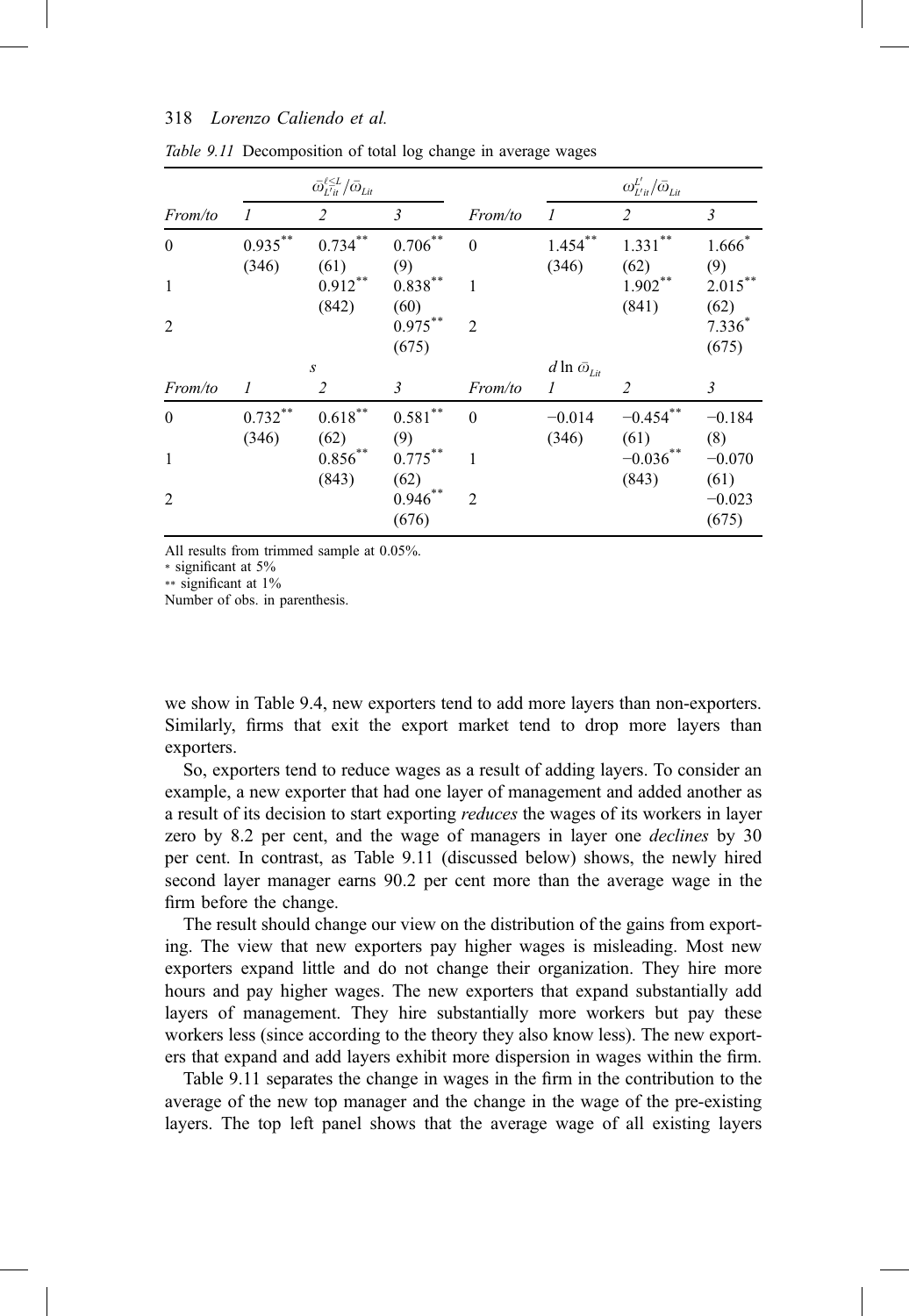decreases as firms add layers (and we know from Table 9.10 that it decreased for each layer individually). The top right panel shows the wage of the new top manager relative to the mean wage of the firm before the change. Clearly, wage dispersion in the firm increases substantially when it starts to export and adds layers.

We end this section with a graphical representation of the change in firms as they become exporters. Figures 9.3 to 9.5 show how the typical organization of firms change when they enter or exit the export market: in each figure, the first row in each graph represents the old and new organization when the firm adds layers and starts to export, while the second row represents a current exporter which leaves the export market.<sup>10</sup> Perhaps the most striking observation coming out of Figures 9.3 to 9.5 is how large the changes are as firms actively manage their organization. This is in stark contrast to the very small changes for those firms not reorganizing, as reported in Tables 9.7 and 9.8. Hopefully, these figures are convincing in showing that new exporters expand by adding layers, adding employment and reducing wages. The reduction in wages challenges, as far as we know, all theories of trade that do not add explicit organizational choices.



Figure 9.3 Representative transitions from and to  $L = 0$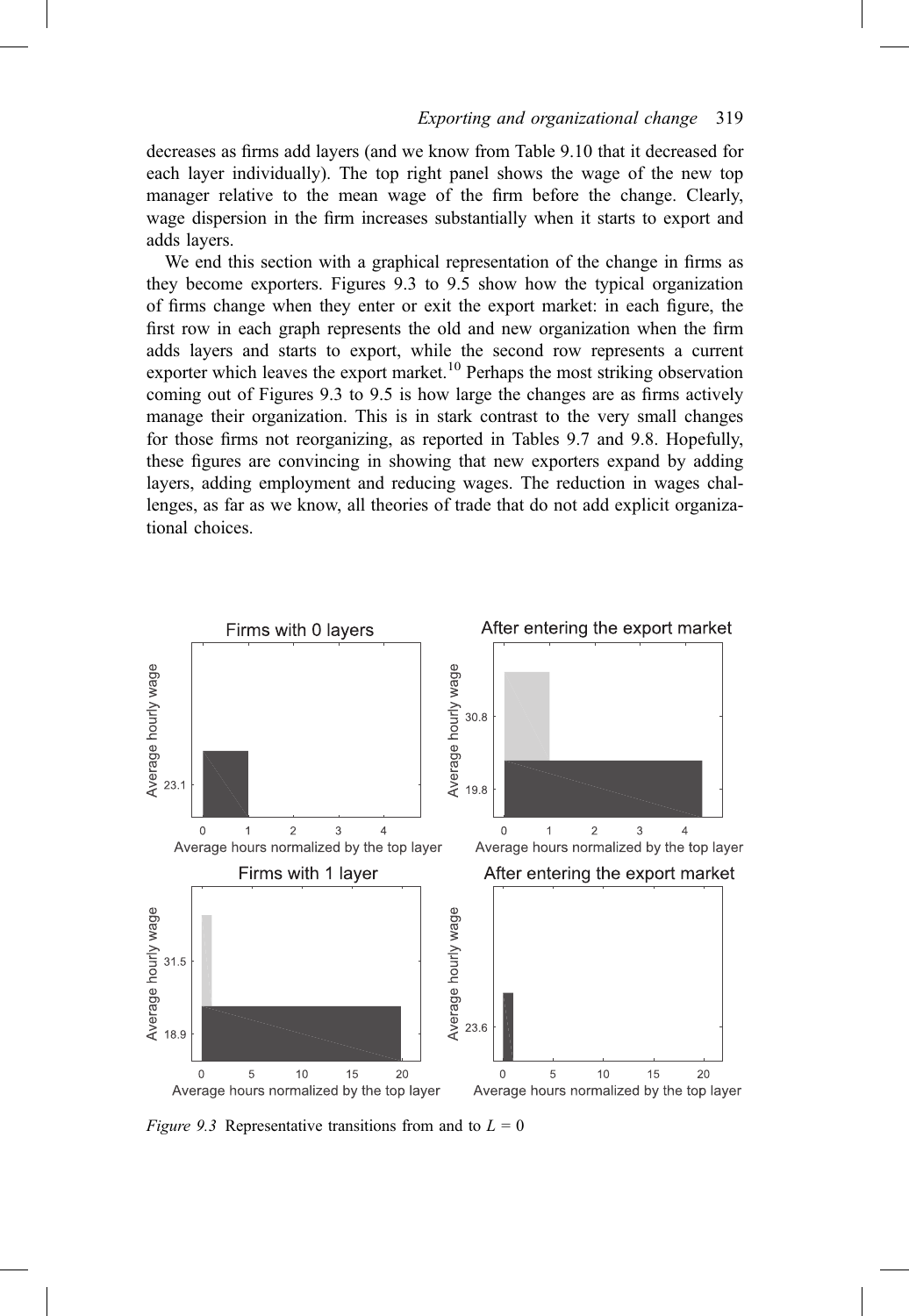

Figure 9.4 Representative transitions from and to  $L = 1$ 



*Figure 9.5* Representative transitions from and to  $L = 2$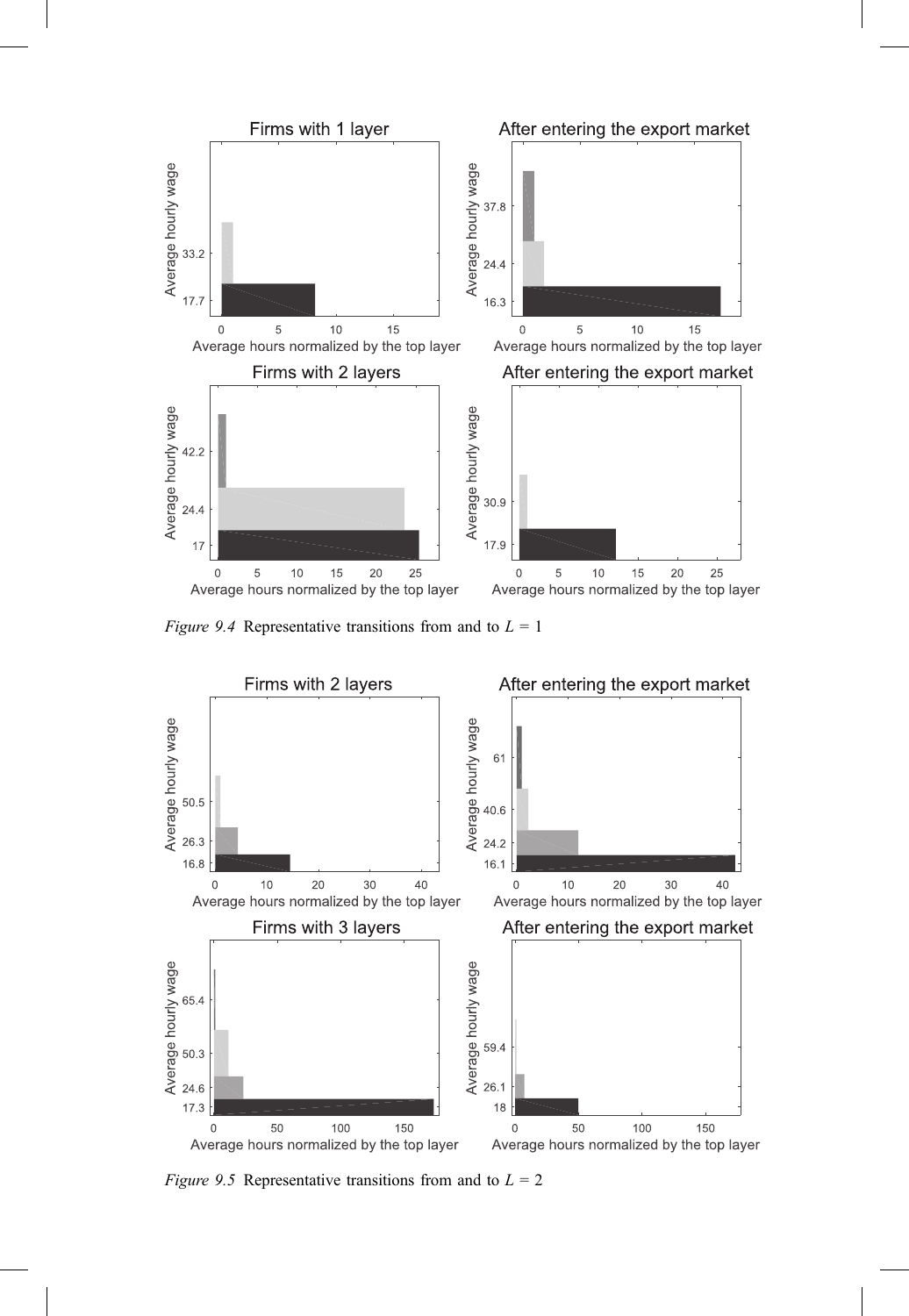# 4. How do firms change the average wage in a layer?

Table 9.12 shows that for firms that change their export status (either entering or leaving the export market without adding layers), the only significant adjustments occur via changes in formal education, and especially at lower layers.

Table 9.13 shows that when a change in the export status is accompanied by a reorganization, firms tend to mostly act upon experience, while formal education

| # of layers  | Laver            | Experience | <i>p</i> -value | Education | <i>p</i> -value | Obs   |
|--------------|------------------|------------|-----------------|-----------|-----------------|-------|
| $\theta$     | $\boldsymbol{0}$ | 0.003      | 0.745           | 0.006     | 0.023           | 2,062 |
| 1            | $\theta$         | $-0.029$   | 0.013           | 0.006     | 0.007           | 5,172 |
| $\mathbf{1}$ |                  | $-0.006$   | 0.628           | 0.007     | 0.002           | 5,172 |
| 2            | $\theta$         | $-0.008$   | 0.356           | 0.004     | 0.007           | 9,422 |
| 2            |                  | 0.008      | 0.537           | 0.004     | 0.015           | 9,422 |
| 2            | 2                | 0.017      | 0.073           | 0.000     | 0.892           | 9,422 |
| 3            | $\theta$         | $-0.008$   | 0.437           | 0.003     | 0.170           | 4,783 |
| 3            |                  | 0.008      | 0.602           | 0.000     | 0.884           | 4,783 |
| 3            | 2                | 0.002      | 0.871           | $-0.001$  | 0.773           | 4,783 |
| 3            | 3                | 0.008      | 0.556           | $-0.002$  | 0.678           | 4,783 |
|              |                  |            |                 |           |                 |       |

Table 9.12 Elasticity of knowledge with value added for firms that start or stop exporting and do not change L

Table 9.13 Elasticity of knowledge with value added for firms that start exporting and increase  $L$ , or stop exporting and decrease  $L$ 

| # of layers      |                  | Layer            | Experience | <i>p</i> -value | Education | p-value | <i>Obs</i> |
|------------------|------------------|------------------|------------|-----------------|-----------|---------|------------|
| <b>Before</b>    | After            |                  |            |                 |           |         |            |
| $\Omega$         | 1                | $\theta$         | $-0.161$   | 0.000           | 0.004     | 0.413   | 346        |
| $\boldsymbol{0}$ | 2                | $\boldsymbol{0}$ | $-0.148$   | 0.055           | $-0.014$  | 0.174   | 62         |
| $\Omega$         | 3                | $\mathbf{0}$     | $-0.324$   | 0.081           | 0.054     | 0.132   | 9          |
| 1                | $\boldsymbol{0}$ | $\mathbf{0}$     | 0.061      | 0.004           | 0.006     | 0.132   | 433        |
| 1                | $\overline{2}$   | $\theta$         | $-0.030$   | 0.017           | 0.000     | 0.817   | 841        |
| 1                | $\overline{c}$   | 1                | $-0.190$   | 0.000           | 0.001     | 0.861   | 841        |
|                  | 3                | $\theta$         | $-0.049$   | 0.250           | 0.006     | 0.652   | 62         |
| 1                | 3                | 1                | $-0.208$   | 0.010           | 0.000     | 0.990   | 62         |
| 2                | $\mathbf{0}$     | $\theta$         | 0.044      | 0.513           | 0.004     | 0.667   | 85         |
| 2                | 1                | $\theta$         | 0.036      | 0.002           | 0.003     | 0.103   | 945        |
| 2                | 1                | 1                | 0.170      | 0.000           | $-0.007$  | 0.039   | 945        |
| 2                | 3                | $\theta$         | $-0.007$   | 0.510           | 0.002     | 0.166   | 675        |
| 2                | 3                | 1                | $-0.036$   | 0.020           | 0.001     | 0.739   | 675        |
| $\overline{2}$   | 3                | $\overline{2}$   | $-0.206$   | 0.000           | 0.026     | 0.000   | 675        |
| 3                | $\boldsymbol{0}$ | $\boldsymbol{0}$ | 0.158      | 0.244           | 0.032     | 0.227   | 8          |
| 3                | 1                | $\theta$         | 0.091      | 0.052           | $-0.004$  | 0.591   | 94         |
| 3                | 1                | 1                | 0.189      | 0.007           | $-0.016$  | 0.163   | 94         |
| 3                | $\overline{2}$   | $\theta$         | 0.028      | 0.002           | $-0.001$  | 0.391   | 860        |
| 3                | $\overline{2}$   | 1                | 0.013      | 0.284           | 0.002     | 0.356   | 860        |
| $\mathcal{E}$    | $\overline{2}$   | $\overline{2}$   | 0.111      | 0.000           | $-0.018$  | 0.000   | 860        |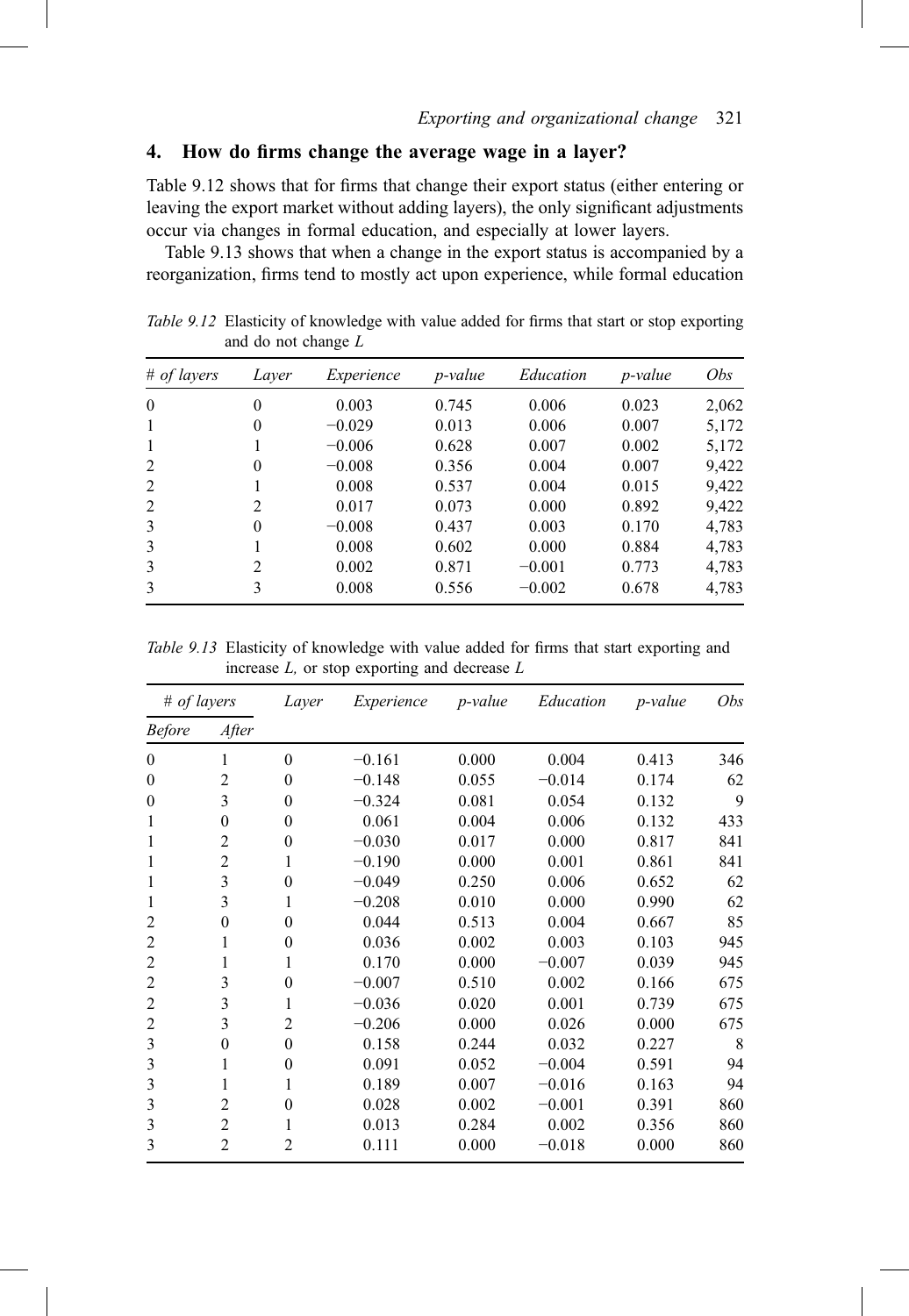is almost never significant. These patterns are consistent (although somewhat more noisy) with our findings for the general population of firms.

#### 5. Exogenous export demand shocks and reorganization

In this section, we explore a more causal relation between reorganization and layer-level outcomes. In particular, we exploit variation in firm-level exports induced exogenously by country variations in real exchange rate as a "foreign demand shock". In the theory, firms close to the reorganization threshold should add a layer following a demand shock large enough; such reorganization will trigger changes in layer-level outcomes.

To compute plausibly exogenous firm-level demand shocks, we exploit presample variation in the destination composition of exports, in conjunction with real exchange rate variation across countries. For each firm, we observe the shares of exports to all its destinations in 2002,  $s_{id}$ ; we then build the following measures of exposure for firm  $i$  at time  $t$ :

$$
W_{it}^{(k)} = \sum_{d} s_{id} w_{dt}^{(k)}
$$
 (10)

where  $w_{ii}^{(k)}$  is either the bilateral real exchange rate<sup>11</sup> between France and destination d in year t (denoted with  $k = 1$ ), or the yearly change in the same bilateral real exchange rate between t and  $t + 1$  (denoted with  $k = 2$ ).

We start by estimating<sup>12</sup> the following model that relates export shocks to the probability of changing layers:

$$
\begin{cases}\n d \log X_{Li} = c_L^0 + \omega_L' W_{Li} + v_L' V_{Li} + \varepsilon_{Li}^0 \n\end{cases} (11.1)
$$
\n
$$
\begin{cases}\n \Pr\{dLayers_{Li} = N\} = \{\alpha_{L,N-1} \le c_L^1 + \xi_L \cdot d \log X_{Li} + \n+ \eta_L' V_{Li} + \varepsilon_{Li}^1 \le \alpha_{L,N}\} \n\end{cases} (11.2)
$$

In this notation,  $i$  denotes a firm,  $t$  denotes time, and  $L$  denotes the number of layers firm *i* has at the beginning of time  $t^{13}$   $c^j$  and  $\epsilon_{\text{Lit}}^j$  for  $j = 0, 1$  are constants and stochastic i.i.d. error terms, respectively.

The first equation is a linear regression; it describes the change over time in log exports as a function of exposure to real exchange rate variations  $W_{Lit} = \left\{ W_{Lit}^{(1)}, W_{Lit}^{(2)} \right\}$ , and a vector  $V_{Lit}$  of controls: year dummies and log value added of firm  $i$  with  $L$  layers at the beginning of the year (to proxy for how close the firm is to the threshold).

The second equation is an ordered probit: it models the probability of any change in the number of layers as a function of the firm change in exports and the same set of controls (the parameters  $\alpha_{LN}$  are the standard thresholds for the latent variable).

We focus on the set of firms who export throughout the sample period. We estimate this model separately for all firms with initial number of layers L.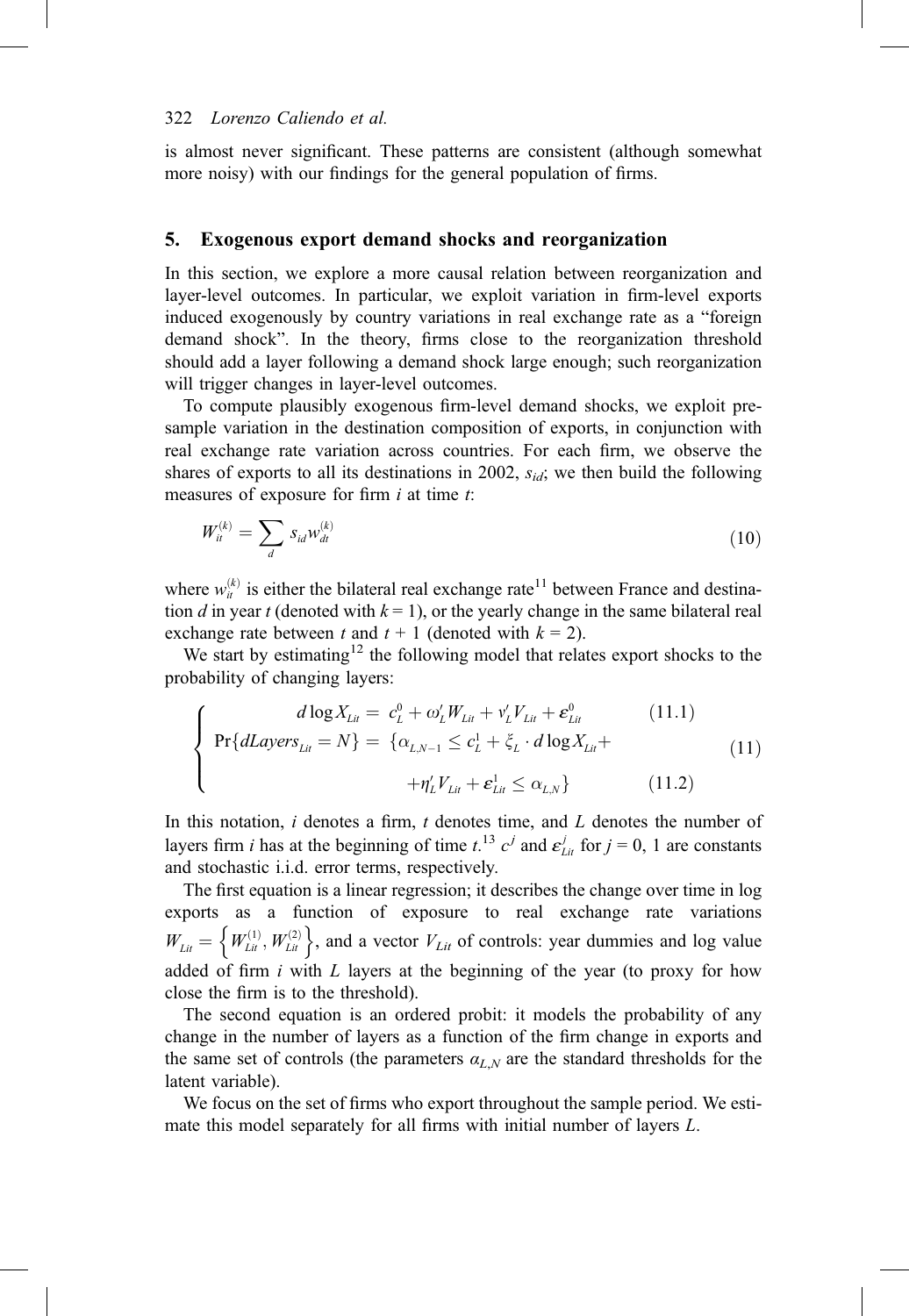| # of layers  | ζī.      | s.e. | <i>p</i> -value | <i>Obs</i> | $\begin{bmatrix} dLayers_{Lit} = +1 \\ L, VA_{Lit} = p_{90}(L) \end{bmatrix}$ |
|--------------|----------|------|-----------------|------------|-------------------------------------------------------------------------------|
| $\mathbf{0}$ | 1.138    | 0.04 | 0.00            | 1,557      | 0.057                                                                         |
| 1            | 0.649    | 0.27 | 0.02            | 7,337      | 0.337                                                                         |
| 2            | 1.063    | 0.20 | 0.00            | 29,965     | 0.414                                                                         |
| 3            | $-0.193$ | 0.36 | 0.59            | 28,816     |                                                                               |

Table 9.14 Impact of change in export on  $dLayers<sub>Lit</sub>$ 

Table 9.14 reports estimates for the coefficient  $\zeta_L$  in equation (11.1).<sup>14</sup> Increases in exports induced by variations in the real exchange rate significantly affect the probability of reorganizing the firm. The last column in the table shows the probability of adding one layer for firms at the 90th percentile of value added implied by these coefficients, following a 10 per cent increase in export demand: for example, exporters with 1 layer at the 90th percentile of size within the group have a 33.7 per cent chance of reorganizing if they are hit by an exogenous 10 per cent increase in export demand.

To study how these demand shocks affect firm-level outcomes, we extend (11) and estimate the four-equations model:

$$
\begin{cases}\n d \log X_{Li} = c_L^{\ell,0} + \omega_L^{\ell} W_{Lit} + v_L^{\ell} V_{Lit} + \varepsilon_{Li}^{\ell,0} & (12.1) \\
\Pr \{dlayers_{Lit} = N\} = \Pr \{ \alpha_{L,N-1}^{\ell} \le c_L^{\ell,1} + \xi_L^{\ell} \cdot d \log X_{Lit} + \\
& + \eta_L^{\ell} V_{Lit} + \varepsilon_{Li}^{\ell,1} \le \alpha_{L,N}^{\ell}\} & (12.2) & (12) \\
d \ln n_{Lit}^{\ell} = c_L^{\ell,2} + \beta_L^{\ell} \cdot dLayers_{Lit} + \varepsilon_{Li}^{\ell,2} & (12.3) \\
d \ln w_{Lit}^{\ell} = c_L^{\ell,3} + \gamma_L^{\ell} \cdot dLayers_{Lit} + \varepsilon_{Li}^{\ell,3} & (12.4)\n\end{cases}
$$

As above,  $i$  denotes a firm,  $t$  denotes time, and  $L$  denotes the number of layers firm *i* has at the beginning of time *t*; in addition,  $\ell$  denotes the layer- $\ell$  outcome.  $c^{\ell, j}$ and  $\varepsilon_{\text{Lit}}^{\ell,j}$  for  $j = 0, ..., 3$  are constants and stochastic i.i.d. error terms, respectively.

Equations (12.1) and (12.2) are similar to (11.1) and (11.2) respectively, except that the coefficients are layer  $\ell$ -specific. We estimate this model separately for each initial number of layers L and layer-level outcome  $\ell$ : the estimation sample includes all firms that start with L layers and have at least  $\ell$  layers the following period. For example, one model would only look at all firms with  $L = 2$ layers initially, and study change in hours and wages at layer  $\ell = 1$ , using all the firms that have at least 1 layer the next period.

The third and fourth equations in model (12) are linear regressions that relate the change in normalized hours and wages, respectively, at a given layer  $\ell$  for a firm with L layers initially, as a function of the change in layers.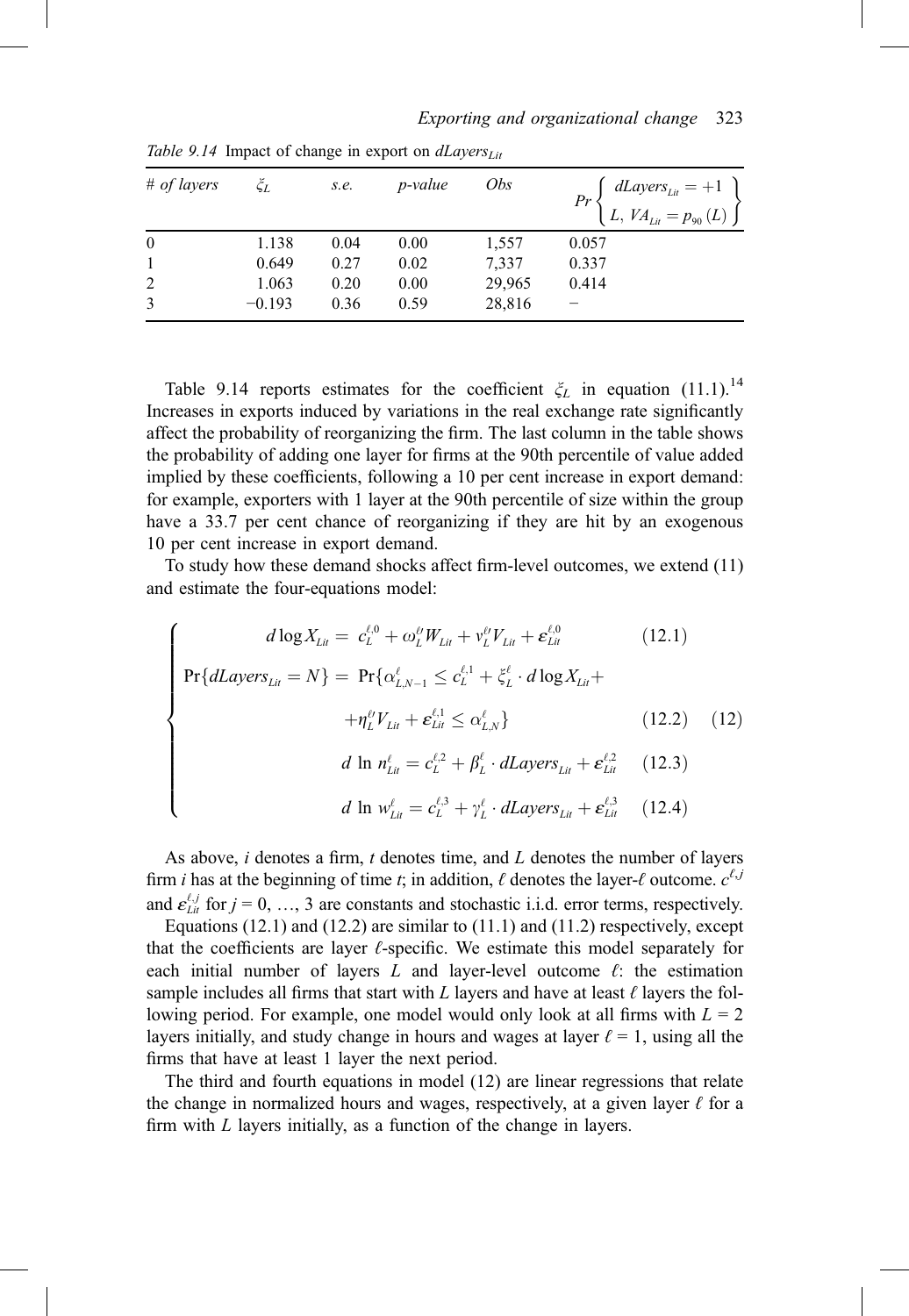| # of layers   | Laver         | $\beta^\ell_L$ | <i>p</i> -value | $\gamma^\ell_L$ | <i>p</i> -value | <i>Obs</i> |
|---------------|---------------|----------------|-----------------|-----------------|-----------------|------------|
| $\Omega$      | $\Omega$      | 1.257          | 0.00            | $-0.362$        | 0.00            | 1,557      |
|               | $\theta$      | 1.037          | 0.00            | $-0.132$        | 0.00            | 7,337      |
|               |               | 0.744          | 0.00            | $-0.312$        | 0.00            | 6,854      |
| $\mathcal{L}$ | $\theta$      | 1.851          | 0.00            | $-0.091$        | 0.00            | 29,965     |
| 2             |               | 1.970          | 0.00            | $-0.179$        | 0.00            | 29,965     |
| 2             | 2             | 1.929          | 0.00            | $-0.208$        | 0.00            | 27,886     |
| 3             | $\theta$      | 1.262          | 0.00            | $-0.066$        | 0.00            | 28,816     |
| 3             |               | 1.299          | 0.00            | $-0.092$        | 0.00            | 28,816     |
| 3             | $\mathcal{L}$ | 1.478          | 0.00            | $-0.144$        | 0.00            | 28,816     |

Table 9.15 Impact of change in layers on layer-level outcomes

Table 9.15 shows the estimates of the coefficients  $\beta_L^{\ell}$  and  $\gamma_L^{\ell}$ .<sup>15</sup> The coefficients can be read as the impact of adding 1 layer to the firm on the correspondent layer- $\ell$  outcome: for example, adding one layer in firms with  $L = 1$  layers implies a decrease in average wages of  $100(1 - \exp\{0.132\})\% = -14.1\%$  in wages, but an increase of  $100 \exp\{1.037\}\% = 282\%$  in the normalized number of hours in layer 0.

Overall, these results emphasize that firms react to shocks to their ability to trade by reorganizing in exactly the way we would expect from the logic in the theory. These reactions change their performance and in equilibrium have further repercussions both on trade and on other economic outcomes as emphasized by CRH. Other papers have also explored some of these responses empirically in other countries and context. In the next section we describe these contributions.

#### 6. Organizational change and trade in other economic contexts

The starting point of this empirical agenda on organizations is that using changes in occupational categories to identify organizational structure and reorganizations is economically meaningful in that it is related to a variety of other firm characteristics like size, wages, employment, productivity, among others. CMRH presented the evidence for the case of France, and since then several studies document that mapping layers of management to occupations is meaningful across countries with very different labor market regulations and/or at very different stages of development. Moreover, some of these empirical studies find that reorganization not only has effects on firm level outcomes, but also aggregate implications for the economy.

A few studies have verified and reproduced the results in CMRH for different time periods and countries. For example, recent work by Bernini, Guillou and Treibich (2016) use French match-employer employee data as in CMRH. They validate all of CMRH's results for a more recent period, the years 2009 to 2013. Also for France, Spanos (2016b) also shows that higher ability workers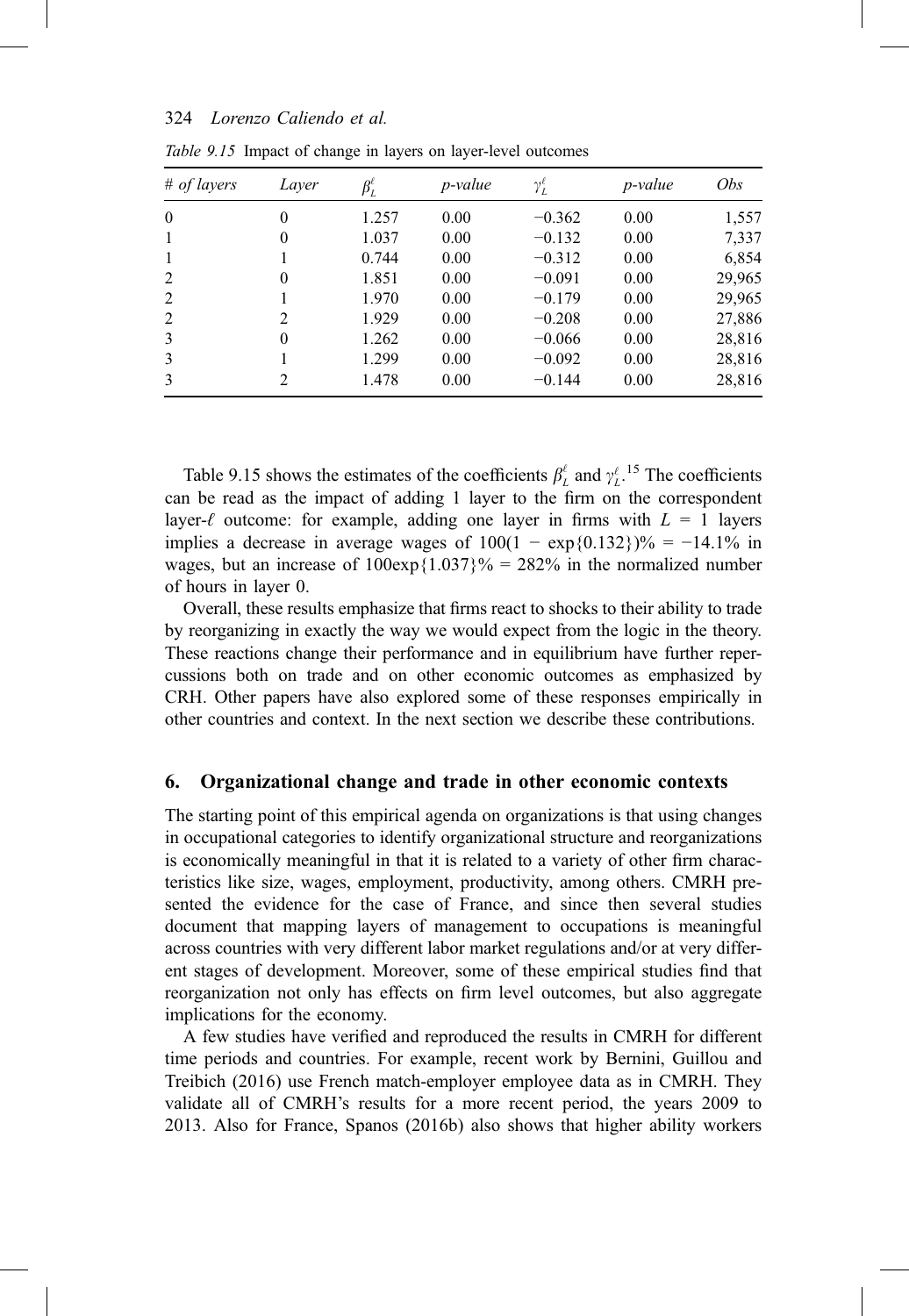#### 325 Exporting and organizational change 325

are employed in the higher layers of firms, and presents evidence of positive assortative matching between workers in the different layers. Tåg (2013) uses the Swedish Standard Classification of Occupations 1996 (SSYK) which is a national version of the International Standard Classification of Occupations (ISCO-88 (COM)). He finds that the empirical patterns in Sweden match the theoretical predictions of CRH (2012). In particular, he finds that firms in Sweden are hierarchal, i.e. higher layers have less workers and a higher mean wage than lower layers. Reorganizing by adding layers is accompanied with an increase in firm size and decrease in firm wages at pre-existing layers, while the reverse holds for firms that reduce their layers.

In developing countries, Cruz, Bussolo and Iacovone (2016) study the Brazilian economy using the Classificao Brasileira de Ocupacao (CBO). Using this classification, they first document that firms are hierarchical in terms of hours and wages. Then, they find that in re-organized firms inequality of wages increases, as firms pay higher wages in added higher layers than in pre-existing ones. Also, and importantly for the main implications of the evidence in this chapter, they document how the change in firms' organization is positively correlated with export performance. So the results we find in France are very much consistent with their results for Brazil.

In order to try to be more detailed on the identification of the effect of exporting on organizational change, Friedrich (2016) uses confidential data collected by Statistics Denmark to study the internal organization of Danish firms. He finds evidence for how trade affects wage inequality, focusing on changes in firm hierarchies. Its main contribution is that the paper identifies a causal effect of trade shocks on firm hierarchies and wage inequality. Namely, Friedrich (2016) shows that trade shocks do generate changes in the way firms organize production and as a result the way in which wage inequality changes inside the firm. To do so, the paper uses two different identification strategies, one based on foreign demand and transportation costs, and the other using the Muslim boycott of Danish exports after the cartoon crisis. Both of these identification strategies result in robust effects of trade shocks on within-firm inequality through changes in the number of management layers. The evidence from the paper is consistent with models of knowledge-based hierarchies. He finds that adding a hierarchy layer significantly increases inequality within firms, ranging from 2 per cent for the 50–10 wage gap to 4.7 per cent for the 90–50 wage gap. These results reinforce our finding that reorganization can be an important channel by which trade affects wage inequality.

In this chapter our focus has been mostly in the reorganization associated with entry/exit behavior in foreign markets and the effects on layer-level changes in wages, span of control and knowledge composition. We have not explored the reverse channel by which organization affects trade, which is of course present in the general equilibrium theory of CRH. Spanos (2016c) complements our findings for France by looking at the effect of organization on export performance. He uses a similar dataset as our study and shows evidence that firms with more layers sell a larger number of products, and to more destinations, compared to the ones with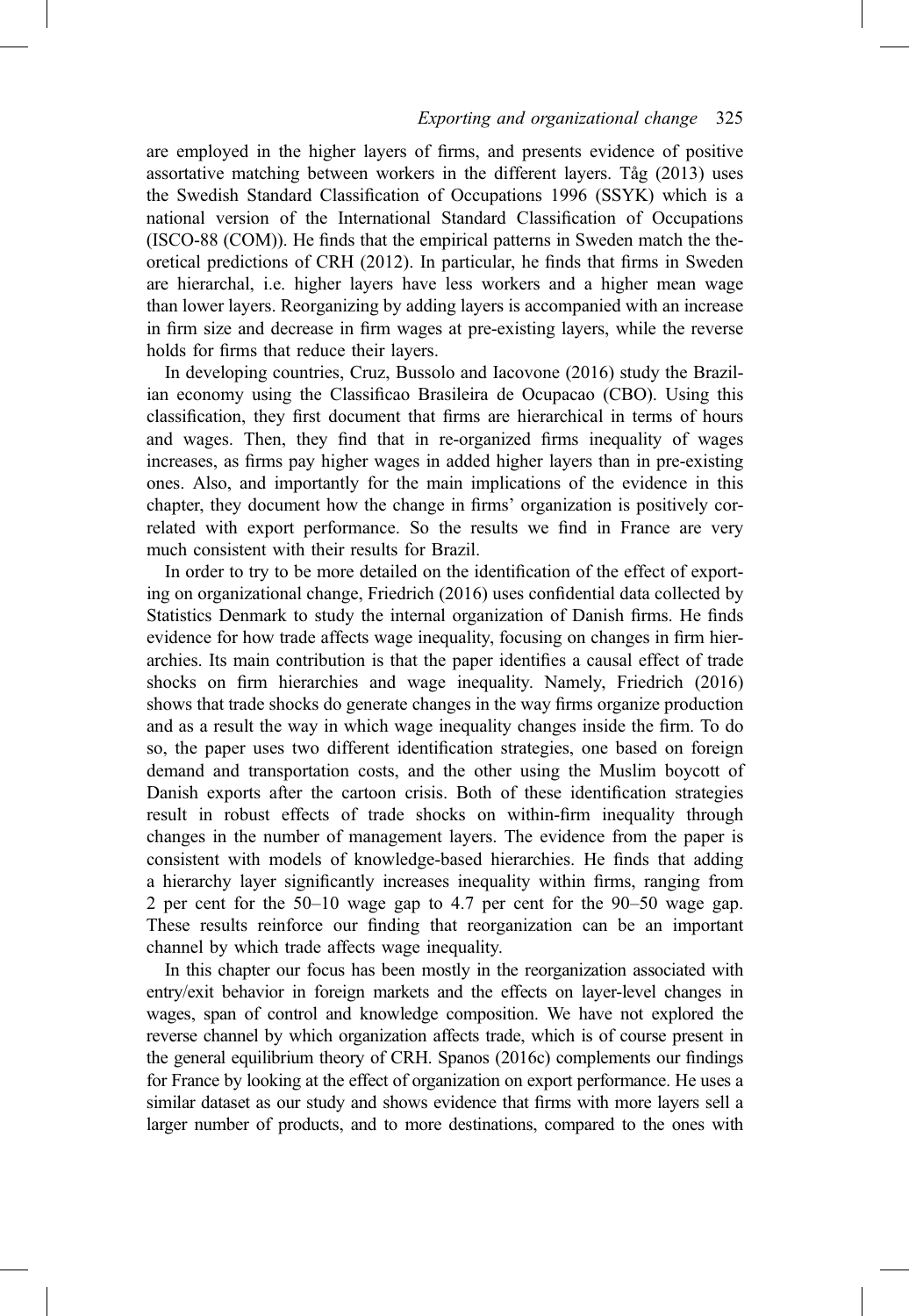fewer layers. He identifies these export margins as the ones more correlated to productivity and number of layers. In fact, these results complement nicely with the study on Portugal by Mion, Opromolla and Sforza (2016), who find that export experience acquired by managers in past organizations can result in more exports in their current firm. Put together, these results underscore that the channel from organization to export performance is also important and active in the data on top of the effect of exporting on organization that we have documented. Also using Portuguese data, Bastos, Monteiro and Straume (2018) find that foreign acquisitions lead to firm reorganization and an increase in within-firm wage inequality.

#### 6.1. Other outcomes

The studies above look at the two-way link between organization and some firm level outcomes, including their participation in export markets. We have argued that this is important because the way firms organize determines their productivity and costs. Several papers have studied the link between organizational change and productivity. For example, Caliendo, Mion, Opromolla and Rossi-Hansberg (2015) show that the reorganization of firms is an important source of the aggregate productivity gains in the Portuguese economy. They first document that the empirical patterns in the Portuguese economy match the theoretical predictions of CRH. They then study empirically the prediction of the CRH model, that reorganization reduces the marginal cost of the firm, and therefore prices, while increasing the physical productivity of the firm by reducing average variable cost. As a result, revenue based productivity should fall, while quantity based productivity should increase, as firms add layers. The results are stark. The study does not find any case in which the evidence can falsify this prediction on how a reorganization affects both types of firm productivity. Moreover, the paper presents some evidence of a causal effect of changes in layers on productivity, using firm specific exchange rates based on a firm's import and export patterns. In sum, changes in organization affect significantly the physical productivity of the firm. For France, Spanos (2016a) finds that firms in larger markets have more layers and are more productive. Furthermore, Spanos (2016a) finds that between 8 per cent and 40 per cent of the productivity differences across locations within France can be explained by firms having a greater number of layers and more complex organizations. This provides a relevant rationale for why we care about the results on export opportunities and organization that we have documented in this chapter.

Finally, more recent research has also shown that using organizations can help to shed light on business creation. In particular, using a sample of 16 million observations of Swedish workers and occupational categories, Tåg, Åstebro and Thompson (2016) provide evidence that the hierarchical structure of a firm matters for the likelihood of business creation among its former employees. The results are striking; employees at the highest layers, namely CEOs, directors, and senior staff, are three to four times more likely than production workers to found a limited liability company. Unfortunately, given data limitations, the results cannot be interpreted as causal.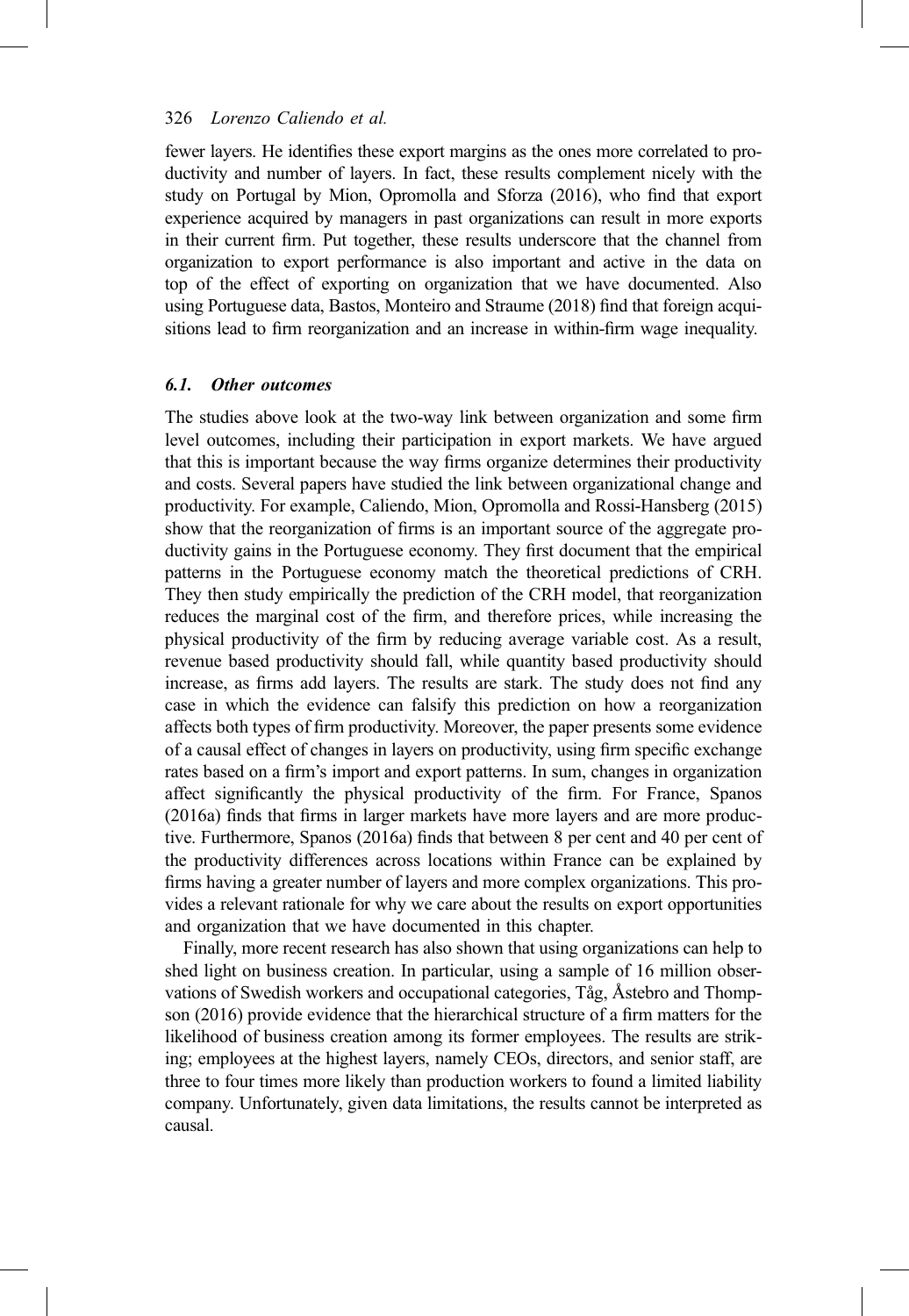## 7. Conclusion

A firm's sales in foreign markets are correlated with a variety of firm level outcomes. Some of them are well known. For example, we know that trade makes firms more productive and larger in terms of total sales and employment. In this chapter we show that exporting is also associated with firm reorganizations. Firms that start to trade are more likely to add management layers. In fact, among all the firms that start to trade, the ones that grow significantly are the ones that reorganize. These firms also exhibit particular patterns for wages and employment in preexisting layers. In particular, the firms that reorganize when they start exporting pay workers in preexisting layers less, and workers in the top new layer much more. So, wage inequality within those firms increases. In contrast, firms that start to export but do not reorganize increase wages modestly at all layers.

Our first set of results only describes an equilibrium relationship between exporting and organization, not a causal effect. As such, these results are helpful to discriminate between theories, but not to understand the impact of, say, a trade liberalization on organization. So, we attempt to go further and estimate causal effects using a Bartik-style shock. The results are encouraging in that the causal effects are in general, significant and large. Still, more work needs to be done in identifying instruments that produce a more systematic first stage. Other studies have tried a variety of other instruments in other countries and yield results that are surprisingly consistent with ours.

All together, the evidence that we have presented, as well as the evidence in the existing literature, is starting to paint a consistent picture in which part of the effect of access to foreign markets is realized through the reorganization of production. Furthermore, as we argued in the last section, a variety of studies have linked these reorganizations to changes in productivity.

Firms are complex organizations that react to changes in their environment. Only if we understand how globalization affects the internal structure of firms are we ever going to understand its full and true impact. We hope this research is starting to illuminate some of the contents of one of the more resilient black boxes in economics.

#### Notes

Acknowledgement: We thank Francis Kramarz for helpful comments and suggestions. The computations in this chapter were done at a secure data center located at CREST, Paris.

- 1 As initially proposed by Rosen (1982) and Garicano (2000) and used in the context of heterogeneous firms in Caliendo and Rossi-Hansberg (2012).
- 2 Adding a layer is identified empirically as hiring an agent in an occupation classified in a layer where the firm did not hire before.
- 3 We refer the reader to CMRH for a detailed description of this data.
- 4 Felbermayr, Prat and Schmerer (2008), Egger and Kreickemeier (2009), Helpman, Itskhoki and Redding (2010) and Eaton, Kortum, Kramarz and Sampognaro (2011a) propose models where the exporter-wage premium is the outcome of a bargaining mechanism.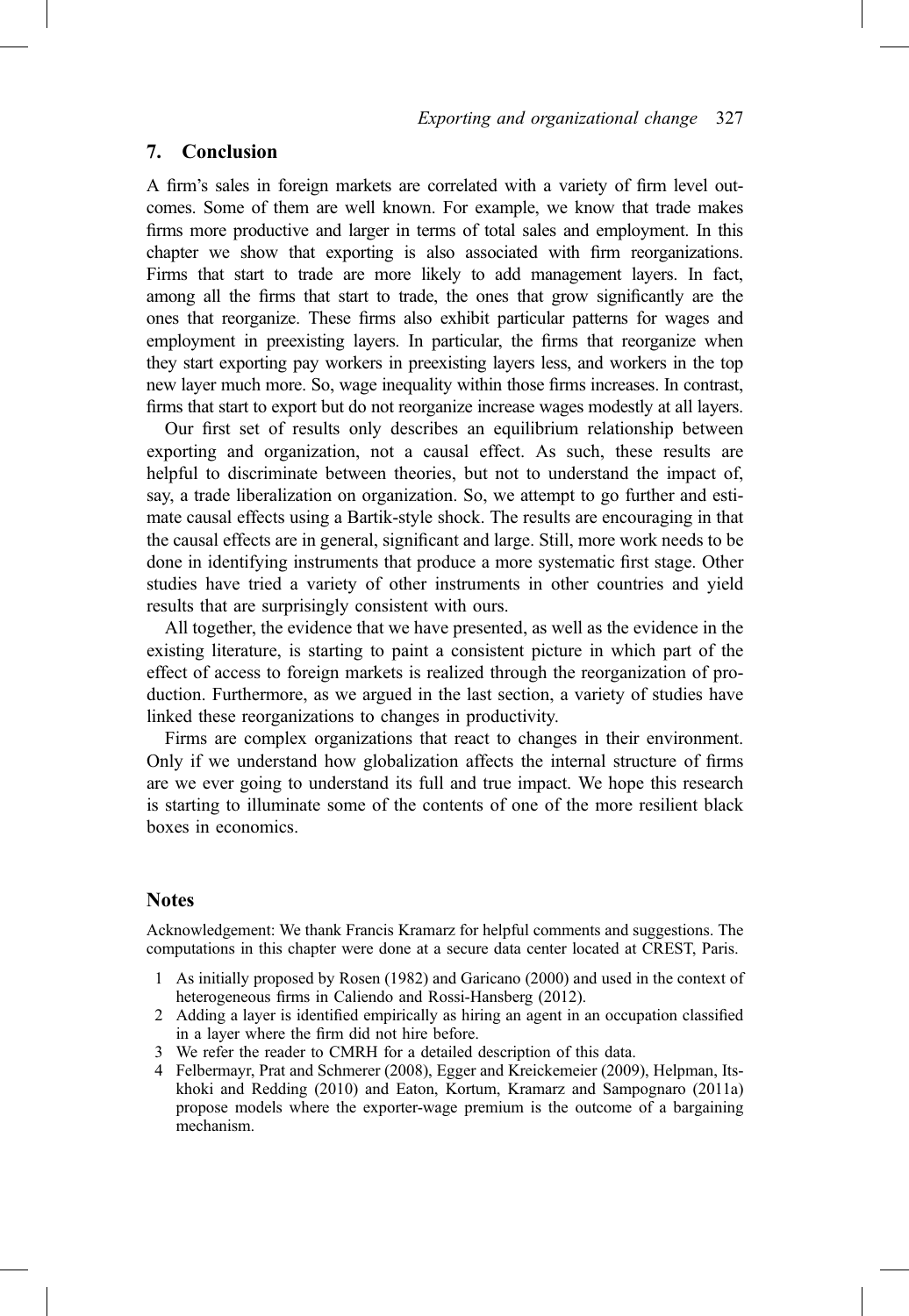- 5 In CRH the wage is interpreted as the compensation for the time endoment of the workers,  $\bar{w}$ , plus the compensating differential for the cost of acquiring knowledge. Learning how to solve problems in an interval of knowledge of length z costs  $\bar{w}$ cz (c teachers per unit of knowledge at cost  $\bar{w}$  per teacher). Hence, the total wage of an employee with knowledge z is given by  $w(z) = \overline{w}|cz + 1|$ .<br>To derive some of the implications of the theory. CRH specify
- 6 To derive some of the implications of the theory, CRH specify the distribution of problems as an exponential, so  $F(z) = 1 - e^{-\lambda z}$ .
- 7 This implies that even when  $f_{ii} > f_{ii}$  all firms in the economy could enter the exporting market. Of course, if  $f_{ij}$  is large enough, then only the most productive firms will export. This is a key distinction with Melitz (2003) where, for the case of two symmetric countries, all firms will export if and only if  $f_{ii} \leq f_{ii}$ .
- 8 Part of our data is used in Eaton, Kortum and Kramarz (2011b) to study the exporting behavior of firms. As a result, some of these facts for France are known from their paper. However, they have no results on layers or firm reorganization conditional on changing or keeping constant the number of layers.
- 9 In CMRH, we show that the adjustment occurs mostly at the extensive margin: in an expanding firm, new hours hired in a layer receive a lower average wage than pre-existing hours active in the same layer; this action lowers the average wage in the layer.
- 10 To estimate the representative hierarchies before a transition, we compute the average number of normalized hours and wage only in the subset of firms with L layers that will enter the export market and have  $L + 1$  layers the following period. To estimate the representative hierarchy after the transition, we use the estimated log changes for firms entering the export market from Tables 9.9 and 9.10. For transitions one layer up, the change in the hourly wage for the top layer after the transition is estimated as the average log change in the wage of the top layer  $(\ln w_{L+1,i+1}^{L+1} - \ln w_{L,i}^{L})$ .<br>We have defined the real exchange as  $F = P_c/P_c$ , where  $P_c$  is the CP
- 11 We have defined the real exchange as  $E_{eur}P_{for}/P_{france}$ , where  $P_{for}$  is the CPI in the foreign country,  $P_{\text{france}}$  is the CPI in France, and  $E_{\text{eur}}$  is the price of a unit of foreign currency in terms of Euros. Hence, an increase in the real exchange rate corresponds to a depreciation, and should hence induce an increase in exports.
- 12 We use routines developed by Roodman (2011).
- 13 In the notation, the number of layers  $L$  is superfluous since it is uniquely identified by a firm and a time, i.e.,  $L = L(i, t)$ . We keep L explicit however since we will be performing separate estimates according to L.
- 14 Table 9.A1 in the appendix reports the main coefficients in the second equation. While the contribution of individual regressors is noisily estimated, the joint model (11) is highly significant.
- 15 Note in this table that when estimating outcomes in the top layers, observations drop somewhat. This happens because outcomes in the top layer are not observed when the firm drops it. This is also why layer-3 outcomes in firms with 3 layers cannot be estimated: the sample only includes firms with which do not change layers  $(dLayers_{Lit} = 0)$ , so that there is no variation on the RHS; morevoer, the left-hand side d ln  $\tilde{n}_{3it}^3$  also has no variation since normalized hours at the top are always 1.

Table 9.A2 in the appendix reports the main coefficients in the first two equations. As above, the contribution of individual regressors is noisily estimated, but the joint model (12) is highly significant.

#### References

Bastos, P., N. P. Monteiro, and O. R. Straume (2018), "Foreign Acquisitions and Internal Organization," Journal of International Economics, 114, 143–163.

Bernard, A. B. and J. B. Jensen (1995), "Exporters, Jobs, and Wages in U.S. Manufacturing: 1976–1987," Brookings Papers in Economic Activity: Microeconomics, 67–112.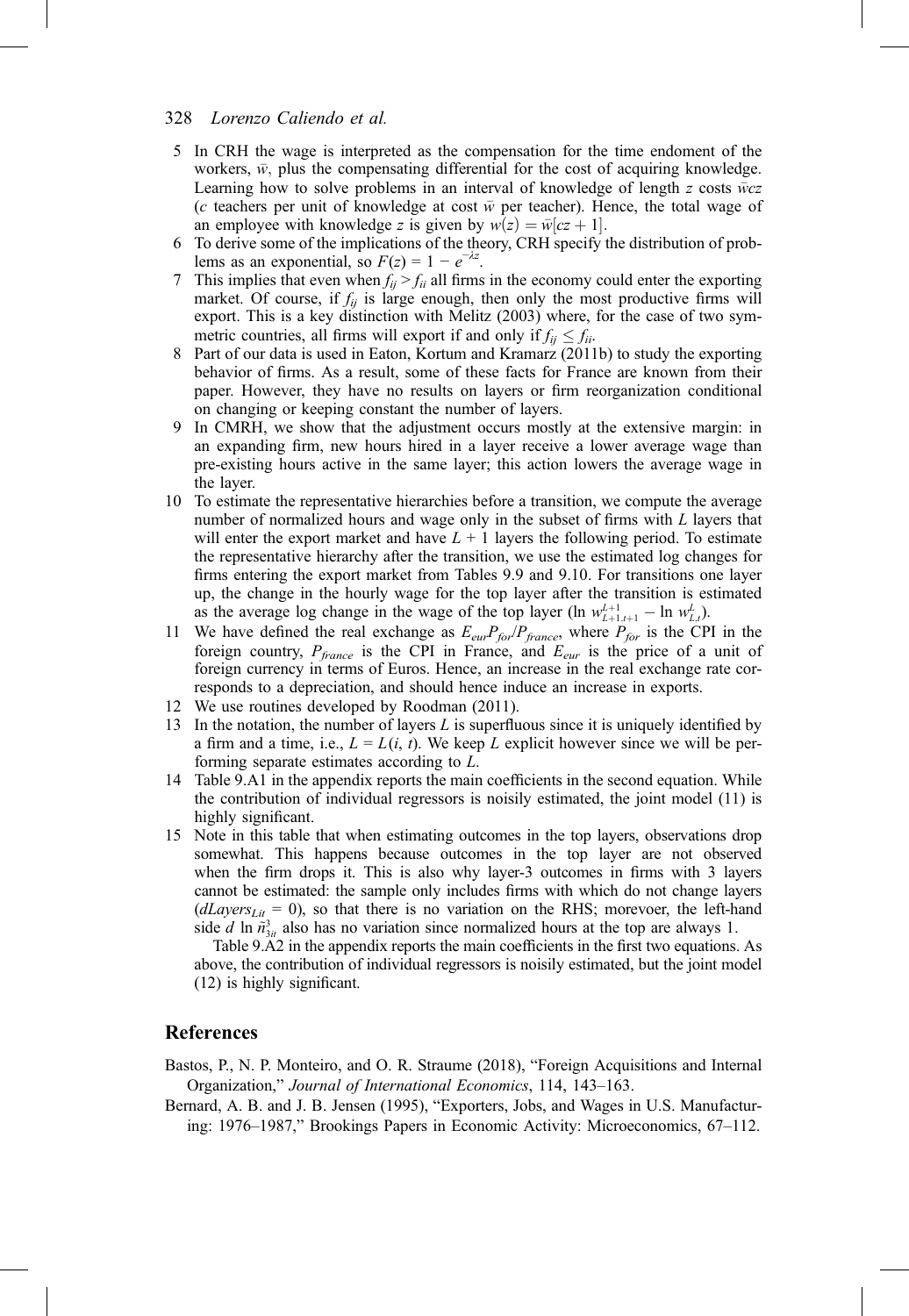- Bernard, A. B. and J. B. Jensen (1997), "Exporters, Skill Upgrading and the Wage Gap," Journal of International Economics, 42, 3–31.
- Bernard, A. B. and J. B. Jensen (1999), "Exceptional Exporter Performance: Cause, Effect, or Both?" Journal of International Economics, 47:1, 1–25.
- Bernard, A. B., J. B. Jensen, S. Redding, and P. Schott (2007), "Firms in International Trade," Journal of Economic Perspectives, 21:3, 105–130.
- Bernini, M., S. Guillou, and T. Treibich (2016), "Firm Export Diversification and Labor Organization," Working Paper.
- Bertrand, M. (2004), "From the Invisible Handshake to the Invisible Hand? How Import Competition Changes the Employment Relationship," Journal of Labor Economics, 22:4, 723–765.
- Brambilla, I., D. Lederman, and G. Porto (2012), "Exports, Export Destinations and Skills," American Economic Review, 102:7, 3406–3438.
- Caliendo, L., G. Mion, L. Opromolla, and E. Rossi-Hansberg (2015), "Productivity and Organisation in Portuguese Firms," CEPR Discussion Papers 10993.
- Caliendo, L., F. Monte, and E. Rossi-Hansberg (2015), "The Anatomy of French Production Hierarchies," Journal of Political Economy, 123:4, 809–852.
- Caliendo, L. and E. Rossi-Hansberg (2012), "The Impact of Trade on Organization and Productivity," Quarterly Journal of Economics, 127:3, 1393–1467.
- Cruz, M., M. Bussolo, and L. Iacovone (2016), "Organizing Knowledge to Compete: Impacts of Capacity Building Programs on Firm Organization," Policy Research Working Paper Series 7640, The World Bank.
- Eaton, J., S. Kortum, F. Kramarz, and R. Sampognaro (2011a), "Dissecting the French Export Wage Premium," Working Paper.
- Eaton, J., S. Kortum, and F. Kramarz (2011b), "An Anatomy of International Trade: Evidence From French Firms," Econometrica, 79:5, 1453-1498.
- Egger, H., and U. Kreickemeier (2009), "Firm Heterogeneity and the Labor Market Effects of Trade Liberalisation," International Economic Review, 50, 187–216.
- Felbermayr, G., J. Prat, and H. Schmerer (2008), "Globalization and Labor Market Outcomes: Bargaining, Search Frictions, and Firm Heterogeneity," IZA Discussion Paper No. 3363.
- Friedrich, B. U. (2016), "Trade Shocks, Firm Hierarchies and Wage Inequality," Northwestern University, mimeo.
- Garicano, L. (2000), "Hierarchies and the Organization of Knowledge in Production," Journal of Political Economy, 108:5, 874–904.
- Helpman, E., O. Itskhoki, and S. Redding (2010), "Inequality and Unemployment in a Global Economy," Econometrica, 78, 1239–1283.
- Melitz, M. J. (2003), "The Impact of Trade on Intra-Industry Reallocations and Aggregate Industry Productivity," Econometrica, 71:6, 1695–1725.
- Mion, G., L. D. Opromolla, and A. Sforza (2016), "The Diffusion of Knowledge via Managers' Mobility," CESifo Working Paper 6256.
- Park, A., D. Yang, X. Shi, and Y. Jiang (2010), "Exporting and Firm Performance: Chinese Exporters and the Asian Financial Crisis," The Review of Economics and Statistics, 92:4, 822–842.
- Revenga, A. L. (1992), "Exporting Jobs?: The Impact of Import Competition on Employment and Wages in US Manufacturing," The Quarterly Journal of Economics, 107:1, 255–284.
- Roodman, D. (2011), "Estimating Fully Observed Recursive Mixed-process Models With cmp," Stata Journal, 11:2, 159–206.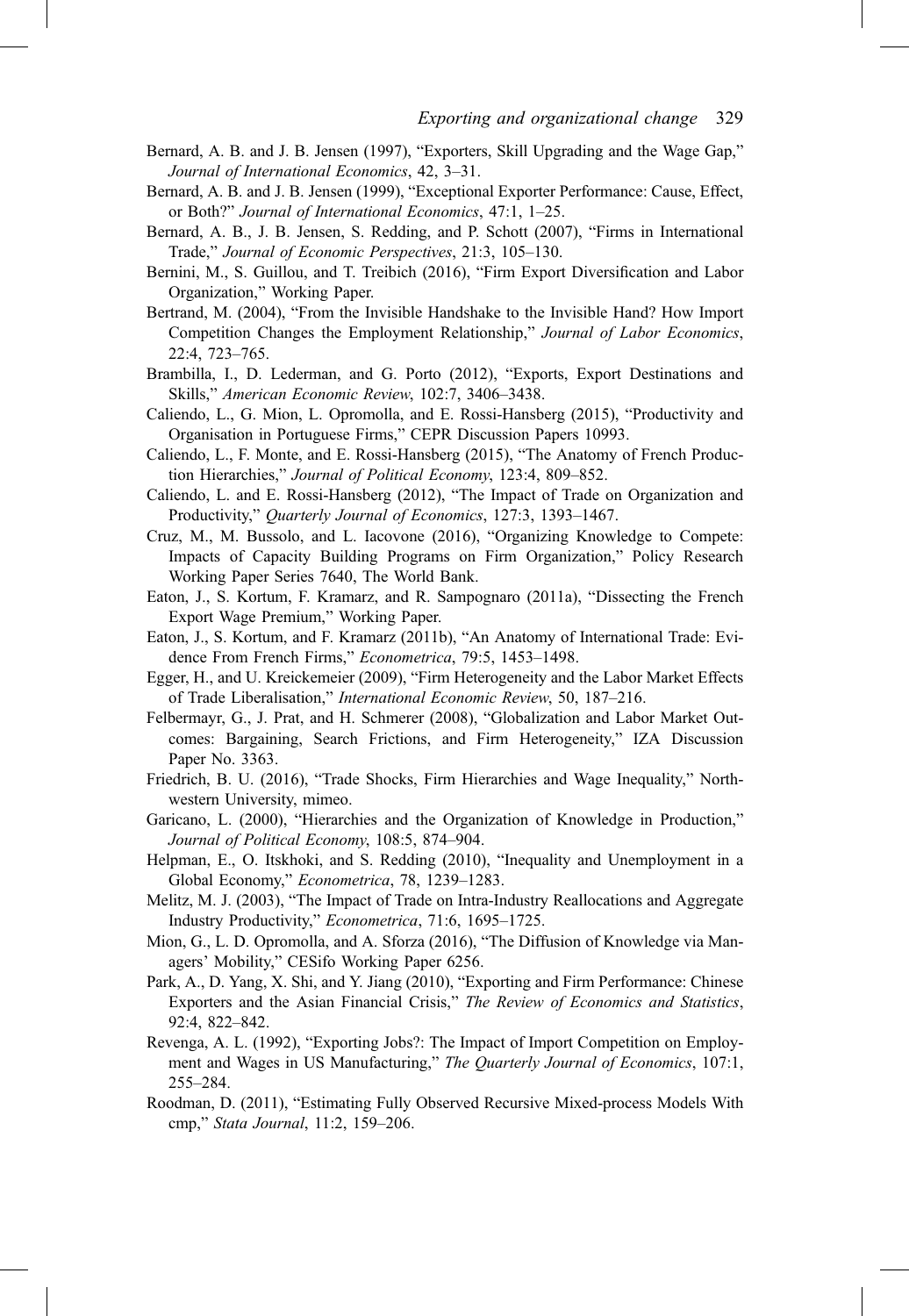- Rosen, S. (1982), "Authority, Control, and the Distribution of Earnings," The Bell Journal of Economics, 13, 311–323.
- Spanos, G. (2016a), "The Impact of Market Size on Firm Organization and Productivity," Working Paper.
- Spanos, G. (2016b), "Sorting Within and Across French Production Hierarchies," Working Paper.
- Spanos, G. (2016c), "Organization and Export Performance," Economic Letters, 146, 130– 134.
- Tåg, J. (2013), "Production Hierarchies in Sweden," Economics Letters, 121:2, 210–213.
- Tåg, J., T. Åstebro, and P. Thompson (2016), "Hierarchies and Entrepreneurship," European Economic Review, 89, 129–147.
- Verhoogen, E. A. (2008), "Trade, Quality Upgrading, and Wage Inequality in the Mexican Manufacturing Sector," Quarterly Journal of Economics, 123:2, 489–530.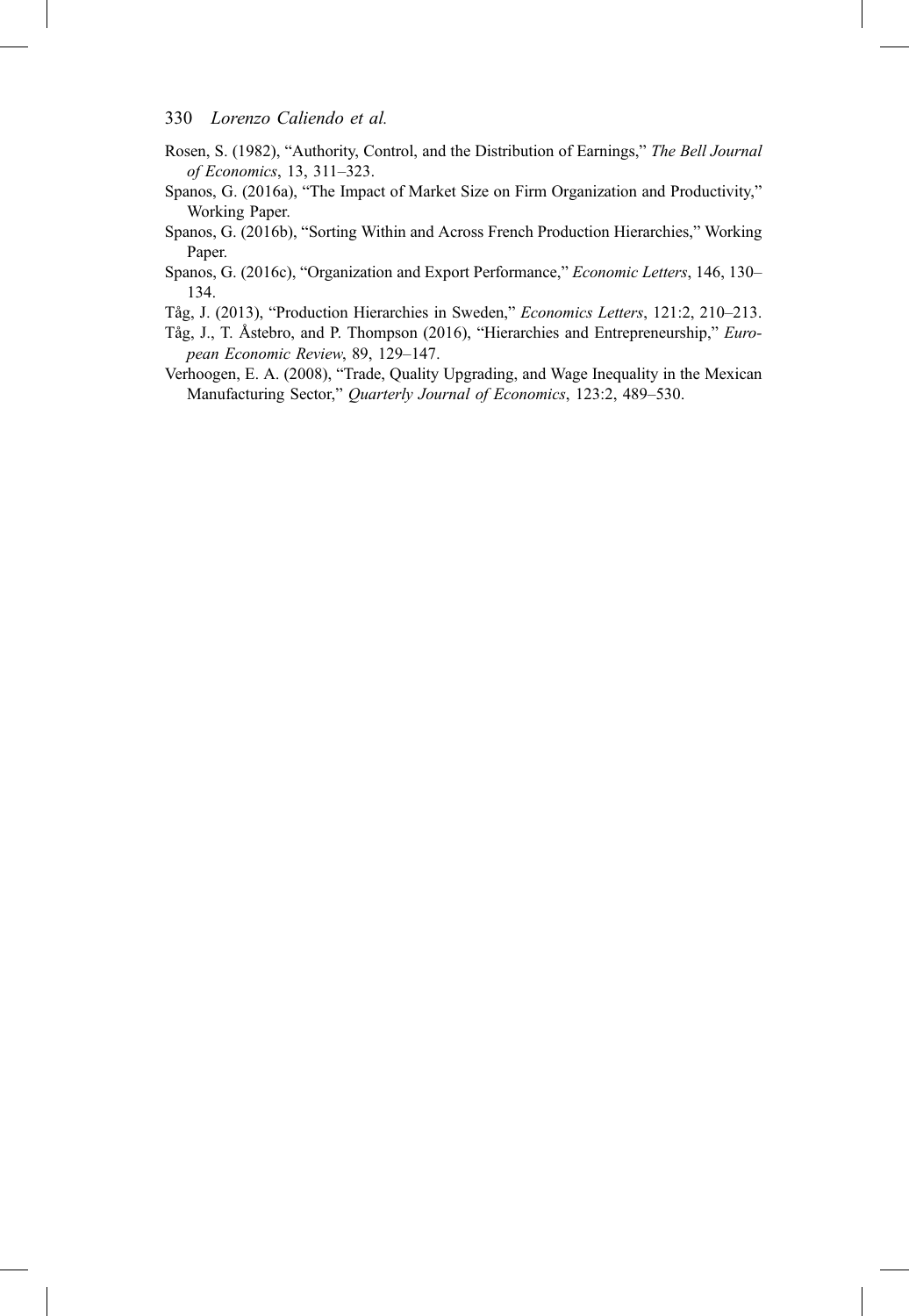# Appendix Supporting tables

Table 9.A1 shows the relevant coeffcients for equation (11.1) in model (11). Each row corresponds to a separate model estimate.  $W_L^{(1)}$  and  $W_L^{(2)}$  are measures of exogenous demand shocks as reported in the main text, and "p.v." are the associated p-values. Controls include year dummies and firm log value added at the beginning of the period. "model sig. p-value" reports the p-value for a test of the joint significance of model (11).

Table 9.A2 shows the relevant coefficients for equations (12.1), marked "Dep. var.:dlog $X_{Lit}$ ", and (12.2), marked "Dep. var.: dLayers $_{Lit}$ ", in model (12). As above, each row corresponds to a separate model estimate.  $W_L^{(1)}$  and  $W_L^{(2)}$  are

|                |  |                                 |  | # of layers $W_i^{(1)}$ p.v. $W_i^{(2)}$ p.v. Controls Model Sig. p-value Obs |        |
|----------------|--|---------------------------------|--|-------------------------------------------------------------------------------|--------|
| $\theta$       |  | 0.006 0.65 0.113 0.61 Yes       |  | 0.00                                                                          | 1,557  |
| $\mathbf{1}$   |  | $-0.099$ 0.01 $-0.035$ 0.80 Yes |  | 0.00                                                                          | 7.337  |
| $\overline{2}$ |  | $-0.033$ 0.20 0.021 0.68 Yes    |  | 0.00                                                                          | 29,965 |
| 3              |  | $-0.080$ 0.00 0.098 0.02 Yes    |  | 0.00                                                                          | 28,816 |

Table 9.A1 Export regression in model 11

Table 9.A2 Export regression and ordered probit for model 12

| # of<br>layers | Laver          | Dep. var.:d $log X_{1it}$ |      |                                 |  |                              | Dep. var.: $dLayers_{Li}$ Model |  |               |                         | <i>Obs</i> |
|----------------|----------------|---------------------------|------|---------------------------------|--|------------------------------|---------------------------------|--|---------------|-------------------------|------------|
|                |                | $W_{i}^{(1)}$             | p.v. | $W_{1}^{(2)}$                   |  | p.v. Controls $\xi_l^{\ell}$ |                                 |  | p.v. Controls | sig.<br><i>p</i> -value |            |
| $\Omega$       | $\Omega$       | $0.007$ 0.71              |      | $0.104$ 0.74 Yes                |  |                              | 1.138 0.00 Yes                  |  |               | 0.00                    | 1,557      |
| $\mathbf{1}$   | $\Omega$       |                           |      | $-0.099$ 0.01 $-0.040$ 0.78 Yes |  |                              | $0.638$ $0.02$ Yes              |  |               | 0.00                    | 7.337      |
| 1              |                |                           |      | $-0.100$ 0.01 $-0.034$ 0.85 Yes |  |                              | $0.477$ 0.28 Yes                |  |               | 0.00                    | 6.854      |
| 2              | $\theta$       |                           |      | $-0.032$ 0.21 $-0.017$ 0.68 Yes |  |                              | $1.091$ 0.00 Yes                |  |               | 0.00                    | 29.965     |
| 2              |                | $-0.033 \pm 0.21$         |      | 0.014 0.73 Yes                  |  |                              | 1.082 0.00 Yes                  |  |               | 0.00                    | 29,965     |
| 2              | $\overline{2}$ |                           |      | $-0.024$ 0.46 $-0.011$ 0.63 Yes |  |                              | $1.144$ 0.00 Yes                |  |               | 0.00                    | 27.886     |
| $\mathcal{R}$  | $\Omega$       | $-0.081$ 0.00             |      | $0.098$ $0.02$ Yes              |  |                              | $-0.058$ 0.87 Yes               |  |               | 0.00                    | 28.816     |
| 3              |                | $-0.079$ 0.00             |      | $0.098$ $0.02$ Yes              |  |                              | $-0.034$ 0.93 Yes               |  |               | 0.00                    | 28.816     |
| $\mathbf{3}$   | $\overline{2}$ | $-0.078$ 0.02             |      | $0.096$ $0.02$ Yes              |  |                              | $-0.084$ 0.83 Yes               |  |               | 0.00                    | 28,816     |